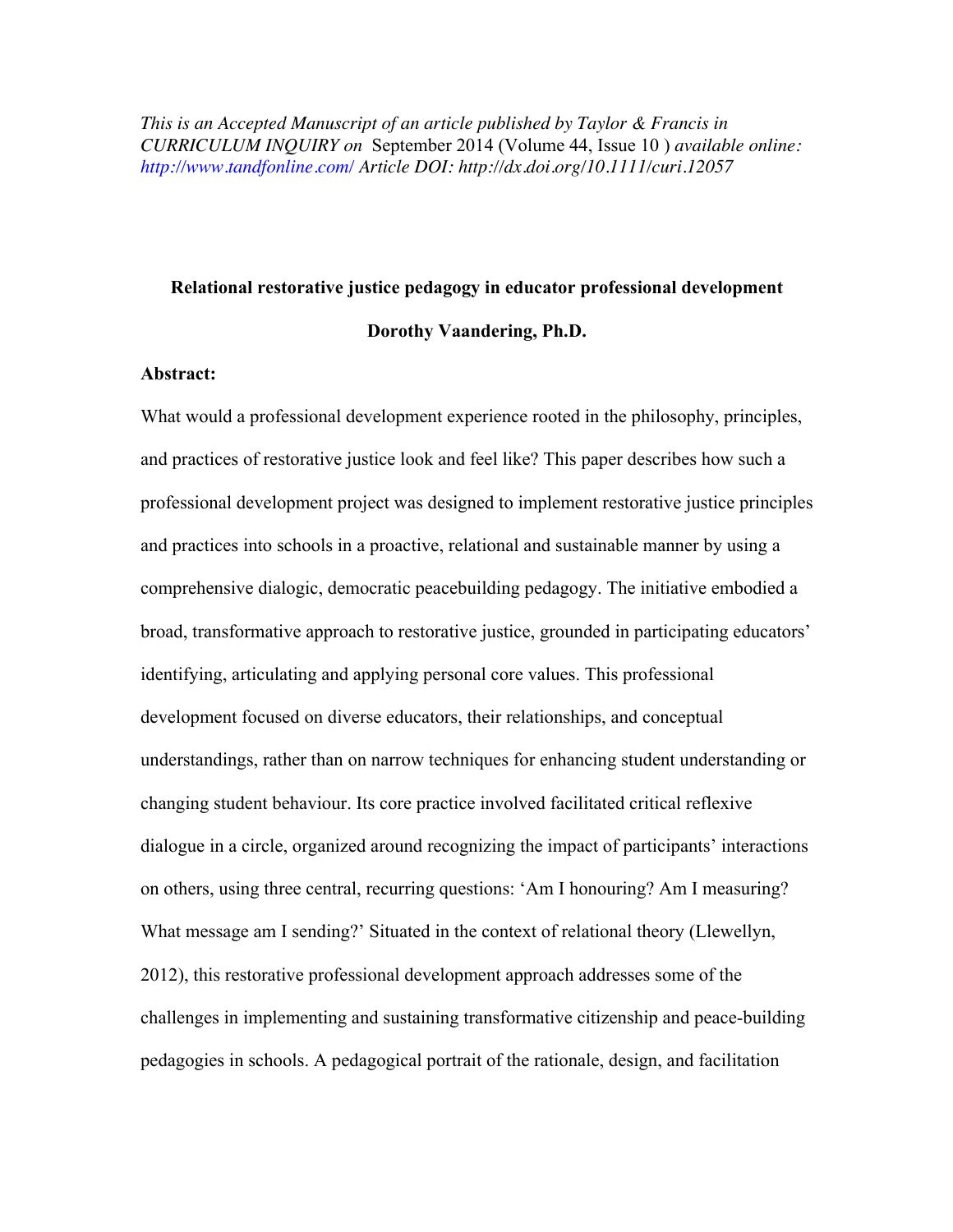experience illustrates the theories, practices, and insights of the initiative, called Relationships First: Implementing Restorative Justice from the Ground Up.

There is no way to peace; peace is the way. (A.J. Muste, in Franklin, 2006)

Relationships First: Implementing Restorative Justice from the Ground Up is a professional development experience I planned and carried out with seventeen educators in August 2012 in Newfoundland and Labrador (NL), Canada. It was designed so participants would not just learn about restorative justice in education but also experience its essence and, in so doing, develop capacity to implement its principles and practices in their particular contexts in a sustainable and transformative manner. Intentionally prioritizing relationships encapsulates my understanding of restorative justice as it has grown out of personal experience as educator, researcher, and human being. This article describes the rationale and process of this professional development experience to portray a relational understanding of restorative justice. At a time when restorative justice is being promoted as a "promising initiative to address discipline gaps" that "build(s) trusting, supportive relationships between students and educators" (Skiba, Mediratta, Losen, & Shabazz, 2014), this comprehensive relational framework challenges the temptation to be objective about restorative justice, as if it were just another approach in education. Describing this experience is as elusive as explaining the organic, sacred process of growth that occurs within a seed when given optimum soil, water, light and warmth. However, as roots emerge to anchor it in place, and a shoot pushes up and out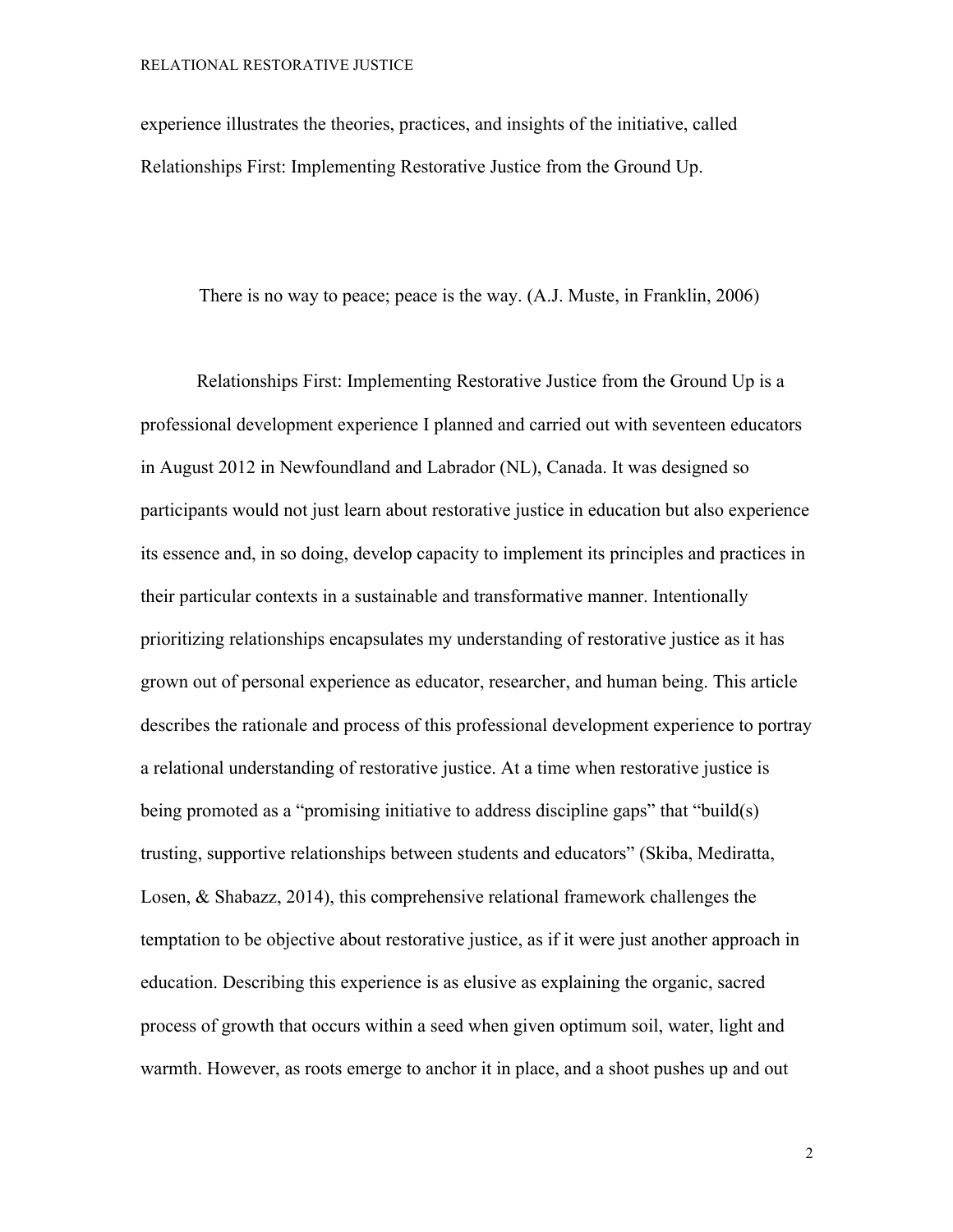from soil into light giving evidence of growth, so this description of professional development endeavours to illustrate the potential restorative justice holds for education.

Relationships First: Implementing Restorative Justice from the Ground Up is a public outreach project made possible through a grant from Social Sciences and Humanities Research Council of Canada. It enabled me to implement the findings of my qualitative doctoral thesis study, which suggested that, if professional development explicitly embodied the philosophical foundation of restorative justice, educators would be better able to engage with it comprehensively in schools. The project and accompanying research are on-going: this paper does not present results but describes the experience, and explores how cultivating pedagogy that embodies the principles and practices of relational restorative justice enacts some foundational values of dialogic, democratic peace-building education.

I begin with a description of how relational conceptions of restorative justice in education developed and then describe how these became the basis for professional development pedagogy. Next, I recount how I facilitated relational restorative justicebased professional development. I conclude with a discussion of how relational restorative justice informs critical, democratic, dialogic professional development, to support transformative peacebuilding education in schools that otherwise are often governed by rules rather than relationships and fear rather than peace (Harber & Sakade, 2009).

## RELATIONAL CONCEPTIONS OF RESTORATIVE JUSTICE

Originating from ancient spiritual and indigenous traditions, restorative justice entered contemporary societies via the judicial system in the 1970s as a means for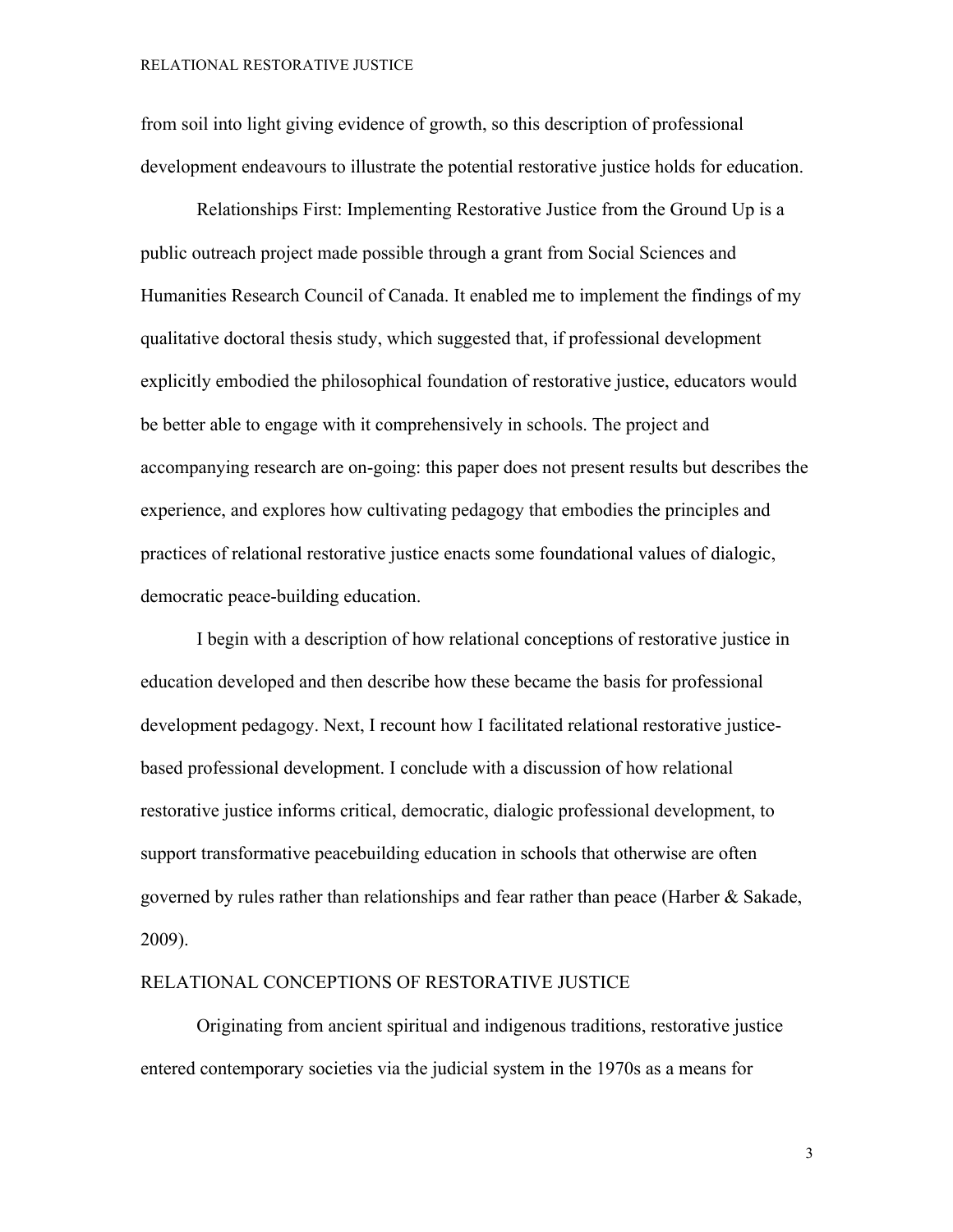addressing harm within communities. Early practice and theory focused on shifting from a preoccupation with "lawbreaking, guilt and punishment, toward a focus on harms, needs and obligations" (Zehr, 2004, p.3). Instead of asking, "What laws have been broken, who did it and what do they deserve" restorative justice asks, "who has been hurt, what are their needs, and whose obligations are these?" (2005). Restorative justice attempts to shift the stance of all involved, from viewing individuals as adversaries to viewing people as interconnected and affected by harm. In its simplest form, this principle is demonstrated in what are usually termed restorative justice conferences or peacemaking circles (Pranis, 2005)—bringing together those harmed, those causing harm, their supporters, and all those affected indirectly by a particular incident. With a facilitator who poses open-ended questions, all share their stories and then collaborate on developing a way to repair the harm. Circles that follow indigenous traditions typically pass a "talking piece" from person to person, symbolically acknowledging each as an honourable participant who is invited to contribute by speaking and listening. Beyond facilitating conflict resolution and sometimes transformation of problems underlying conflict (peace-building), these practices are democratic in that they give voice to diverse stakeholders in decision-making.

Early success of restorative justice initiatives, in particular decreased recidivism and improved family and community relationships (Bradshaw & Roseborough, 2005), led to adoption of similar practices by educators in alternative schools working with youth involved in crime. When the practitioners involved noted that these school cultures became more hospitable for all, the principles and practices of restorative justice were introduced to mainstream schools (IIRP, 2003; Morrison, 2007). Since the late 1990s,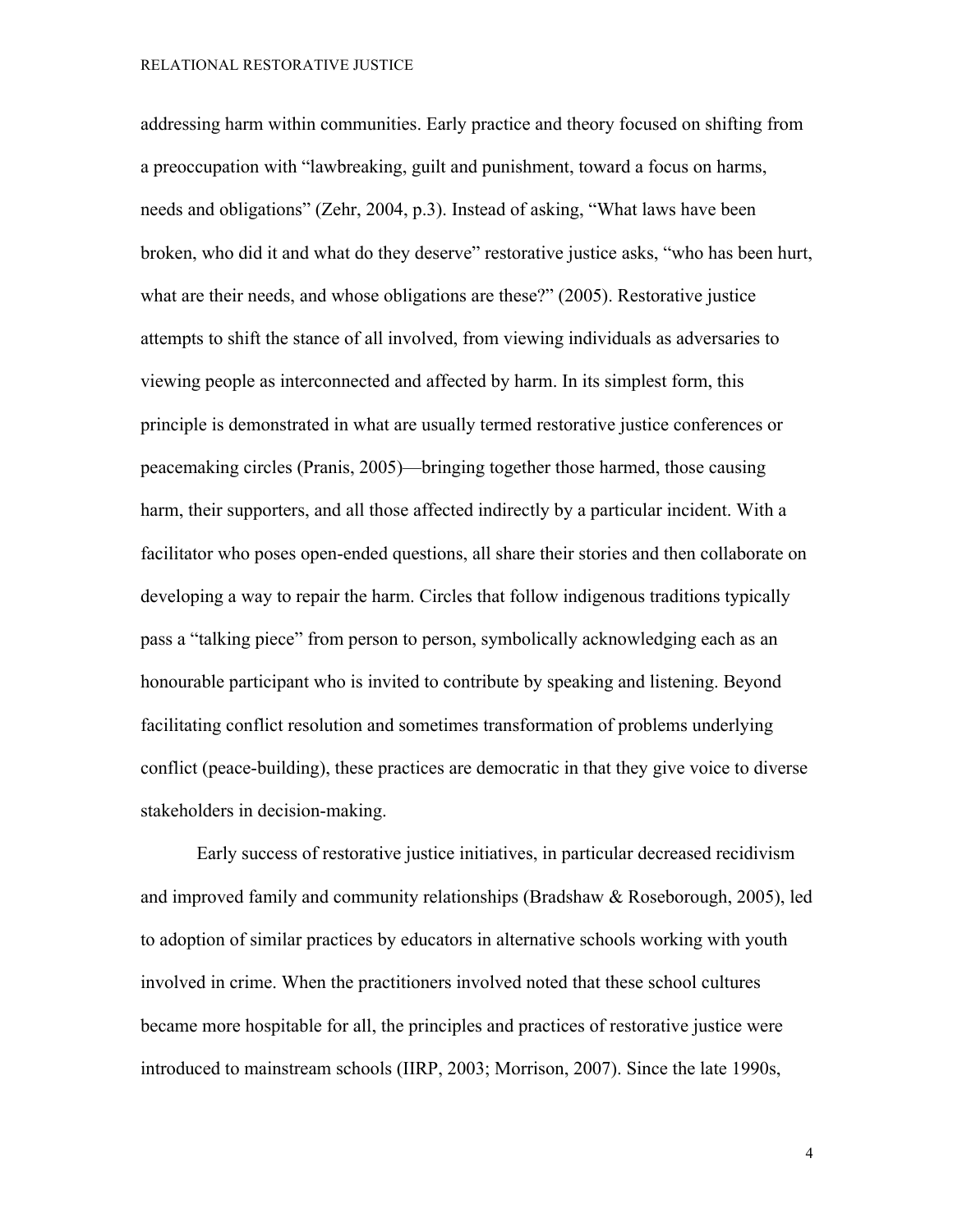pockets of schools across the globe have been working to implement restorative justice. Initially used to address serious behavioural issues and crime within schools, results that included reductions in suspensions and expulsions and improved school climates (Kane, Lloyd, McCluskey, Riddell, Steed & Weedon, 2007; Reistenberg, 2011b) motivated educators and researchers to examine key elements of the approach. One insight from this work was that when those directly involved in conflicts, their supporters, and representatives from the institution gathered to communicate and listen to one another's perspectives and needs (that is, to sustainably resolve conflicts), it became clear that the reasons for harmful behaviour were often nested within the relationships among the people present as well as more broadly in their social/institutional contexts (Morrison, 2007). In response, restorative justice in schools has grown to encompass a broad continuum of practices, from reactive to proactive, that address the interconnectedness of people within schools (Morrison, 2007; Morrison & Vaandering, 2012). Such relational restorative justice is holistic and transformative, rooted in aboriginal and other spiritual traditions (Pranis, 2005).

Though many schools continue to use a narrow or reactive approach to restorative justice as post-incident problem solving, others recognize a goal of moving schools' focus from rules to relationships (Hopkins, 2011; Kane, et al. 2007) and replacing social control with social engagement (Morrison & Vaandering, 2012). The relational practice of restorative justice is comprehensive and proactive, including a continuum of activities often represented as a triangle (below). In theory, facilitating circle conferences to address specific incidents of harm involving a few people should become the tip of the triangle, with the need for such post-incident repair reduced by foundational peace-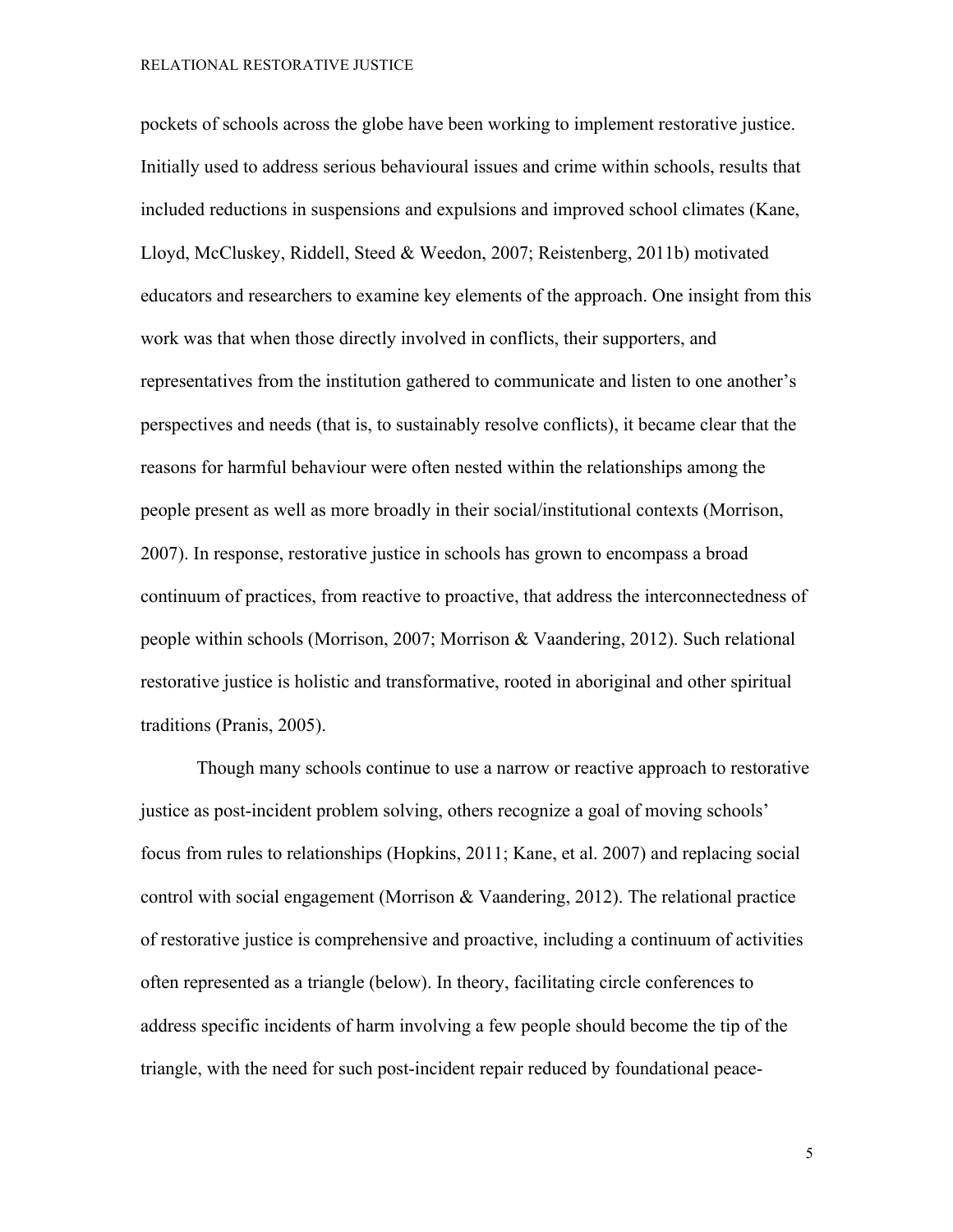building work where the whole school population is enfolded in building and maintaining and repairing relationships in all aspects of the educational experience.

[**Insert Figure 1**, Relationship Triangle (adapted from Morrison 2007 & Hopkins, 2011)]

These intensive, targeted and universal restorative justice practices are grounded in a view of humanity as worthy and relational; they affect all aspects of schooling. Thus restorative justice does not stop with interactions involving youth, but includes formal and informal adult interaction in meetings, corridors and lunchroom, the physical space (conducive for dialogue), curriculum content and pedagogy, and so forth. Another way to represent this comprehensive approach is as a continuum of practice in which "reactive" post-incident conflict resolution strategies to repair harm are bracketed by "proactive" democratic peace-building engagement of the adults in the school and the "pro-active" infusion of democratic peace-building pedagogies in classrooms such as class meetings and cooperative learning.

# **[Insert Figure 2,** A Continuum of Practice**]**

Theoretical and prescriptive resources promoting restorative justice in education usually advocate proactive and whole-school approaches (Hopkins, 2004; Morrison, 2007). "Whole-school" implies interconnectedness and people's intrinsic need for belonging. However, institutional transformation is complex. Typically grounded in a liberal individualistic paradigm, schools are hierarchical, consequence-driven institutions (Giroux, 1981; Harber & Sakade, 2009). These structures and beliefs make it difficult to fully develop or sustain whole-school, pro-active, relational culture approaches (Mitchell & Sackney, 2009).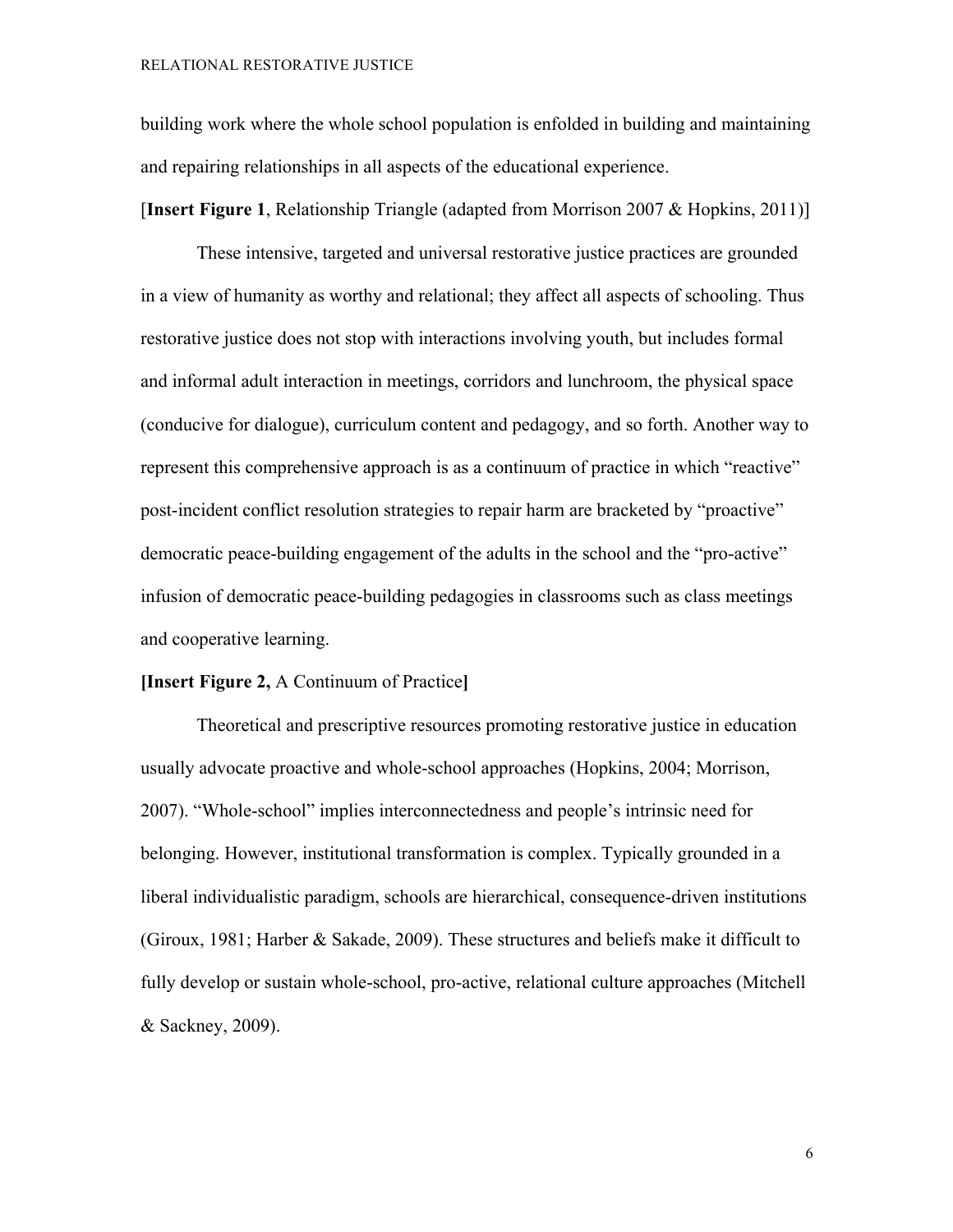Some early proponents of restorative justice warned that restorative justice initiatives risked being co-opted by institutional hierarchies if they focussed only on conflict management procedures after individual incidents, and ignored the necessity of transforming governing structures and relationships (Morris, 1998; Vaandering, 2010). Thus it is not uncommon for elements of some restorative justice professional development to inadvertently reinforce hierarchical power, rather than democratic relationships—for example, by using transmission methods of relaying content, or scripted facilitation questions that manipulate the responses of those blamed for causing harm (McCluskey, 2011; Vaandering, 2013). Practices not clearly grounded in a view of humanity as worthy and interconnected can be rudderless, so that even the most diligent attempts at developing relationships can be side-tracked (Vaandering, 2011).

Restorative justice, in its most comprehensive form as transformative democratic peacebuilding, is a way of being in the world that includes handling potential and actual conflict in communities in an entirely new way. Zehr (2005) calls this a paradigm shift in which people "change the lenses" with which we look at the world, to no longer focus primarily on rules but on people and their needs. In contrast to the predominant liberal individualistic belief that individual people are responsible for their own well-being, this broad understanding of restorative justice is grounded in the conviction that humans are inherently relational (Pranis, 2007) and equally worthy (Bianchi, 1994; Wolterstorff, 2006)—regardless of their capacity, appearance, race, gender, orientation, actions, and so forth. Justice, in this context, is understood more broadly than a judicial definition of justice as retribution—"offenders" receiving what they "deserve." Restorative justice thus attempts to transform communities and schools toward recognizing that people are not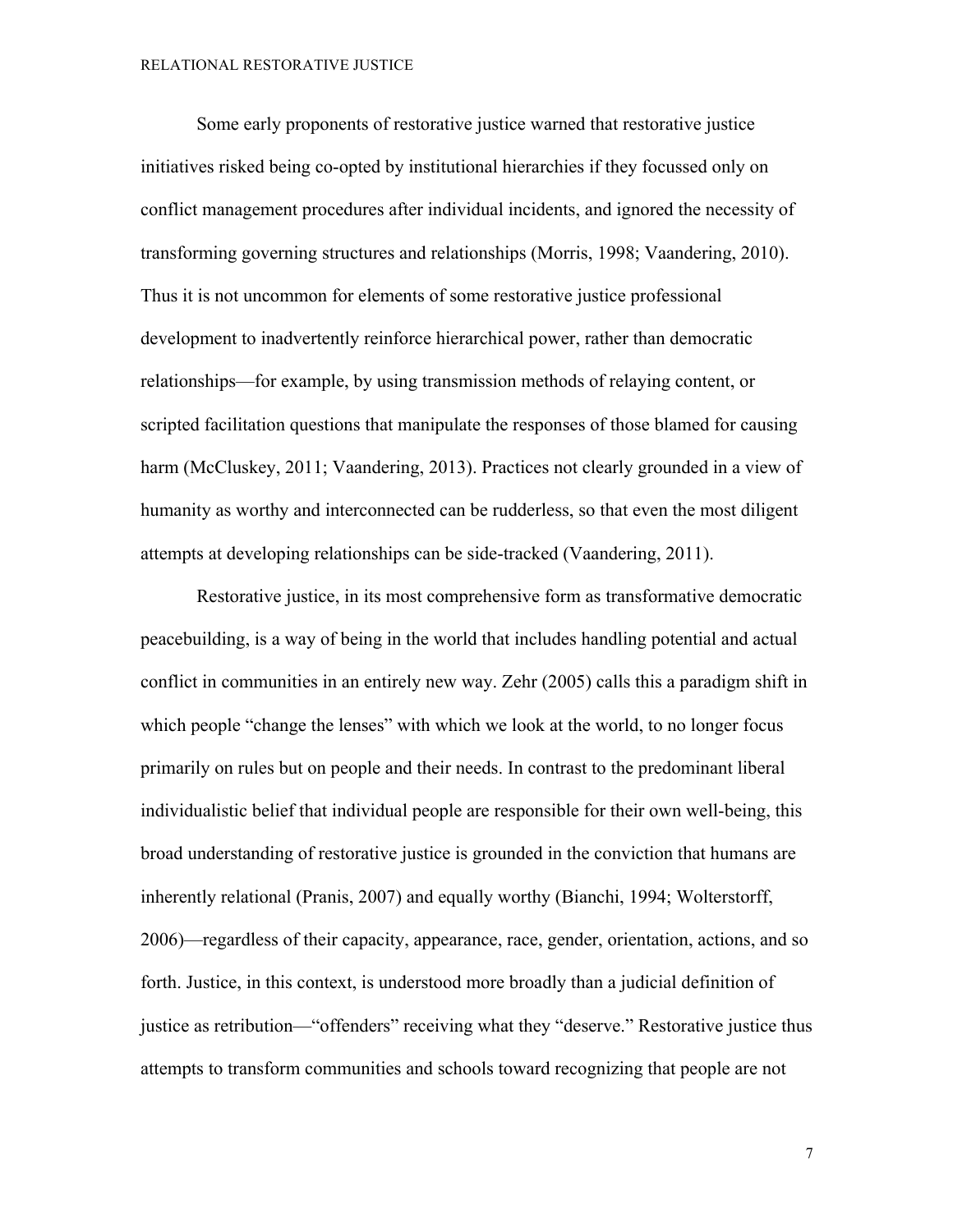objects to be manipulated, but rather organic, interconnected, worthy human beings. Rules do not produce healthy relationships; rather, relationships inform the creation of guidelines necessary to nurture human interaction.

As an emerging field, restorative justice practice in judicial and educational contexts has outrun theory (Braithwaite, 2006; Morrison, 2007). An increasing body of research illustrates very broad differences in definitions and practices amongst its proponents (Gavrielides, 2007; Llewellyn & Howse, 1998). Research showing the positive impact of restorative justice practices in education is usually based on control indicators such as reduced numbers of office referrals, suspensions, expulsions, and teacher/student attendance (Porter, 2007; Stinchcomb, Bazemore, & Riestenberg, 2006; Youth Justice Board, 2004). Qualitative research findings—examining more fundamental school transformation indicators such as the development of relational ethos, calmer atmospheres and positive student attitudes—tend to be inconclusive and contradictory, and to suggest that many school practices labelled "restorative justice" may (like the traditional practices they purport to replace) focus on behaviour controls and surveillance, equating compliance with responsible behaviour (McCluskey, 2011; McCluskey, Lloyd, Stead, Kane, Riddell, & Weedon, 2008; Vaandering, 2011). Thus normative visions and pragmatic experiences of restorative justice often exist in tension (Gavrilides, 2007).

My experience as an educator in elementary schools, and now as teacher-educator and researcher in a university, positions me within this tension. I continue to feel the impact of my restorative justice commitments and practices on my relationships with colleagues, students, curriculum, and pedagogy.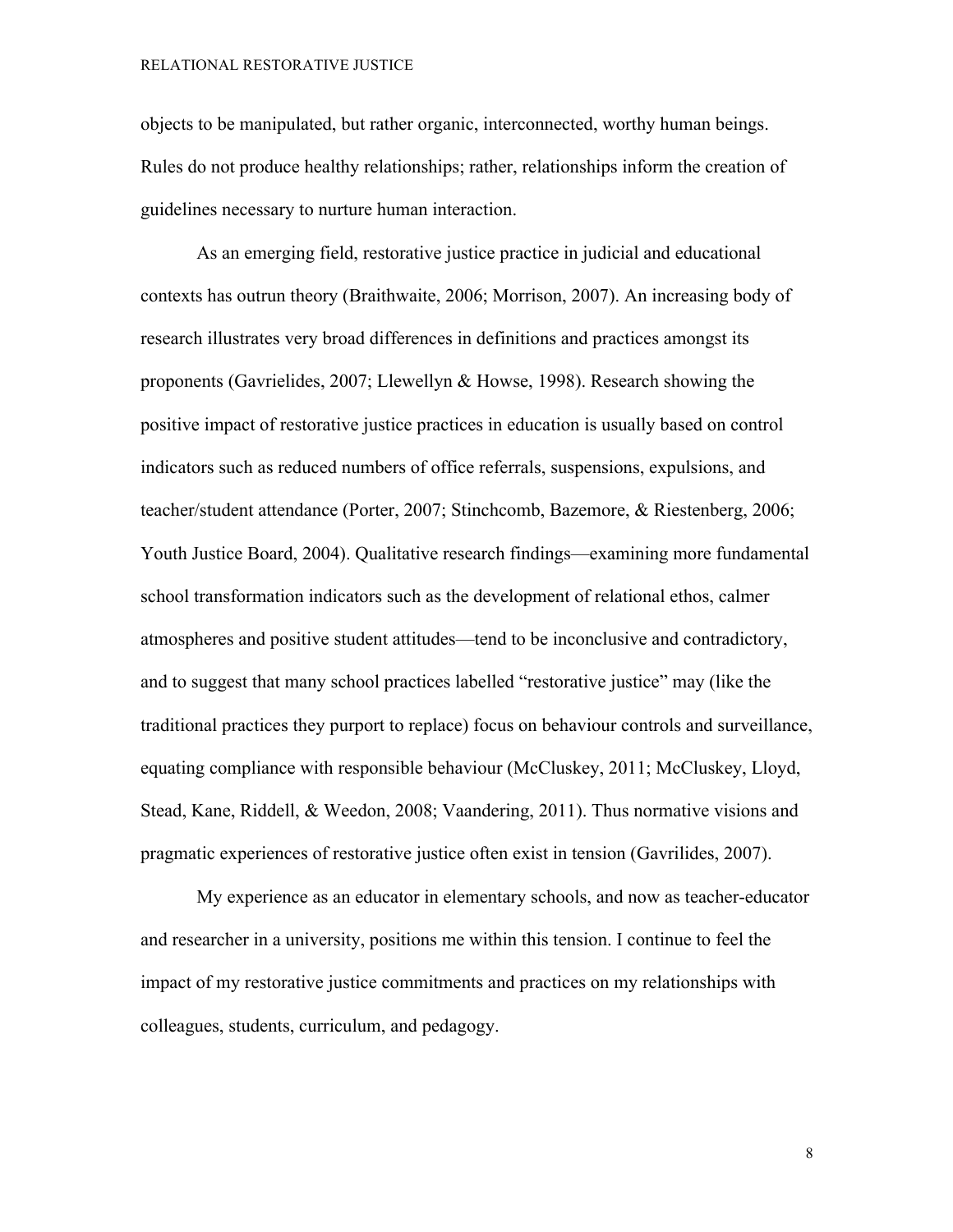Relational theory (Llewellyn, 2012) has emerged to give voice to what I am now coming to understand as it places the comprehensive, relational restorative justice paradigm in tension with the prevailing context of governing social structures. Relational theory distinguishes between *individualistic equality,* which currently forms the core of dominant Western perspectives on democracy and justice—a static, ostensibly objective view of the rights of individuals—and *relational equality—*an organic, living view of people and the world that is at the heart of relational restorative justice. While individualistic equality focuses on material needs and responses to harm experienced by a person in isolation, relational equality identifies respect, concern, and dignity as foundational needs arising from people's connections with one another and their environments. These elements of transformative peace-building (through justice) are reciprocal: if respect, concern and dignity were provided for all by all, then the wellbeing of all people would be nurtured equally and sustainably. The implied shift in thought and action is huge.

# RELATIONAL RESTORATIVE JUSTICE AS A BASIS FOR PROFESSIONAL DEVELOPMENT

As an elementary educator using basic restorative justice practices to develop more effective dialogue between young students and myself, I observed how my pedagogy and curriculum choices were being affected. Intrigued, I began doctoral research to explore what restorative justice looked like, sounded like, and felt like in schools that had adopted its principles and practices. I conducted a critical narrative inquiry, interviewing and observing educators in two Ontario, Canada elementary schools as they implemented different approaches to restorative justice (Vaandering, 2009). My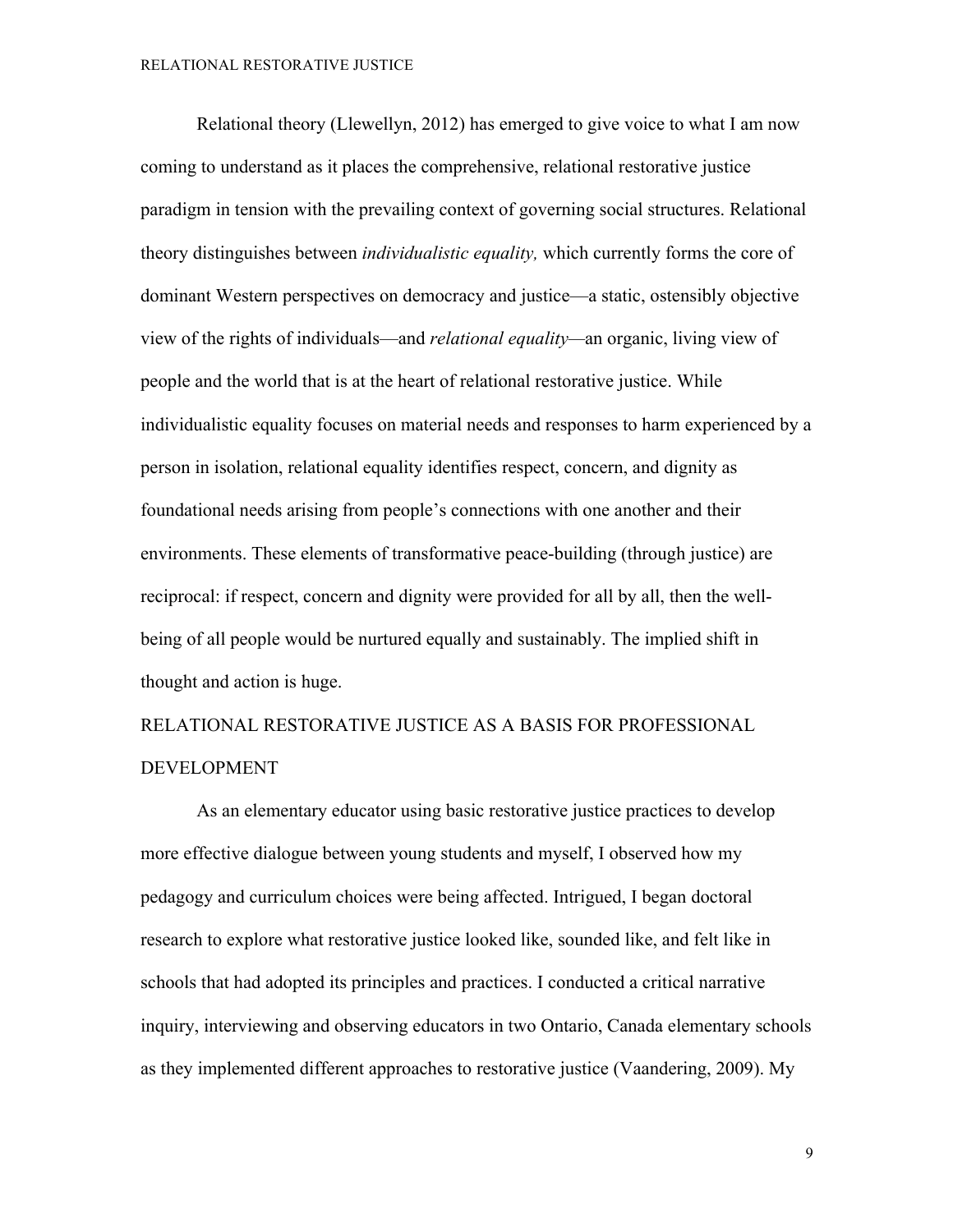thesis research reinforced findings from other jurisdictions (Blood & Thorsborne, 2005; Morrison, 2007) that the impact of restorative justice practices implemented by individuals, schools, and school districts was varied and often narrow. This challenged me to consider the complexity of variables involved in promoting restorative justice to build sustainable peace.

The educators I interviewed for my thesis study had been introduced in their training to the concept of a paradigm shift embedded in restorative justice, and were drawn to the idea of focusing on the needs of those involved rather than on broken rules. Though most were able to articulate something of this, my observations illustrated that many had not successfully integrated this relational, needs-based perspective into their practice. I found significant variations in understandings of restorative justice, even among educators within the same school who had trained together. This provoked a deeper exploration of the theoretical and philosophical roots of restorative justice (Vaandering, 2011).

Of the 26 educators interviewed during the PhD research (Vaandering, 2009), one participant from each site stood out as having grasped the relational elements of restorative justice, such that it impacted all aspects of how they lived with their students within the classroom. Tracey and Beth shared stories of experiences with people in their lives who had not fit the norm, who had been tolerated but rarely nurtured by school and social systems. They spoke of defining moments when they had decided to care for and love these people unconditionally, honouring them as valuable, regardless of others' opinions. This led them to view all people in their lives this way. For Tracey, restorative justice training provided by her school board had been like receiving permission to spend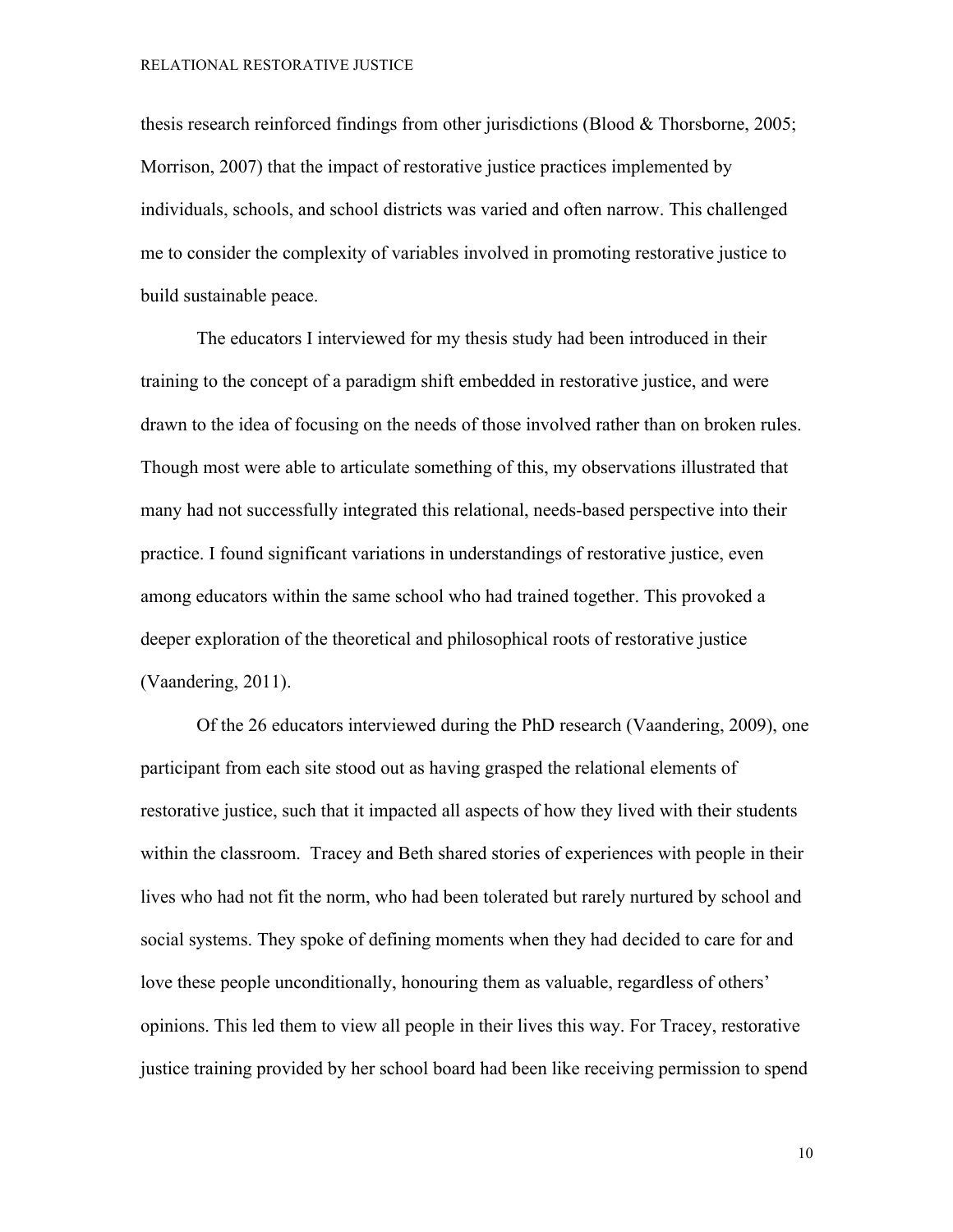significant time in class developing a relational culture of belonging for all. Restorative justice training had confirmed for Beth that her work was valuable and now would be supported by her administration. In reflecting on the resonance I felt with restorative justice as relational, I realized that I, too, could identify defining moments where I had acknowledged the beauty and capacity of people, despite systems that had worked to diminish them. However, I also realized how elusive this was—how one moment I could accept and understand people, while in the next I could judge and dismiss them.

Drawing on a previously developed matrix for behaviour (McCold & Wachtel, 2003) I began developing one for understanding relationships, articulating the importance of support and expectations in how power influences people's engagement with one another (Vaandering, 2013). This matrix challenged me to consider my expectations for, and support of, the humanity of others.

## **[Insert Figure 3,** Relationship Matrix**]**

The relationship matrix articulated that, if I had low expectations and offered low support to people, I was NOT engaged with them and was ignoring their humanity. If I had low expectations but offered high support, I was doing things FOR them, to meet my own emotional needs. If I had high expectations and offered low support, I was doing things TO them, managing them so they would be productive for my own or a broader system's interest. If I could offer high support and high expectations for their vocation of becoming more fully human (Freire, 2005), then I would be engaged WITH them, nurturing their well-being and worth as living humans, not static objects.<sup>i</sup> I wondered, how could proponents of restorative justice hold each other and ourselves accountable to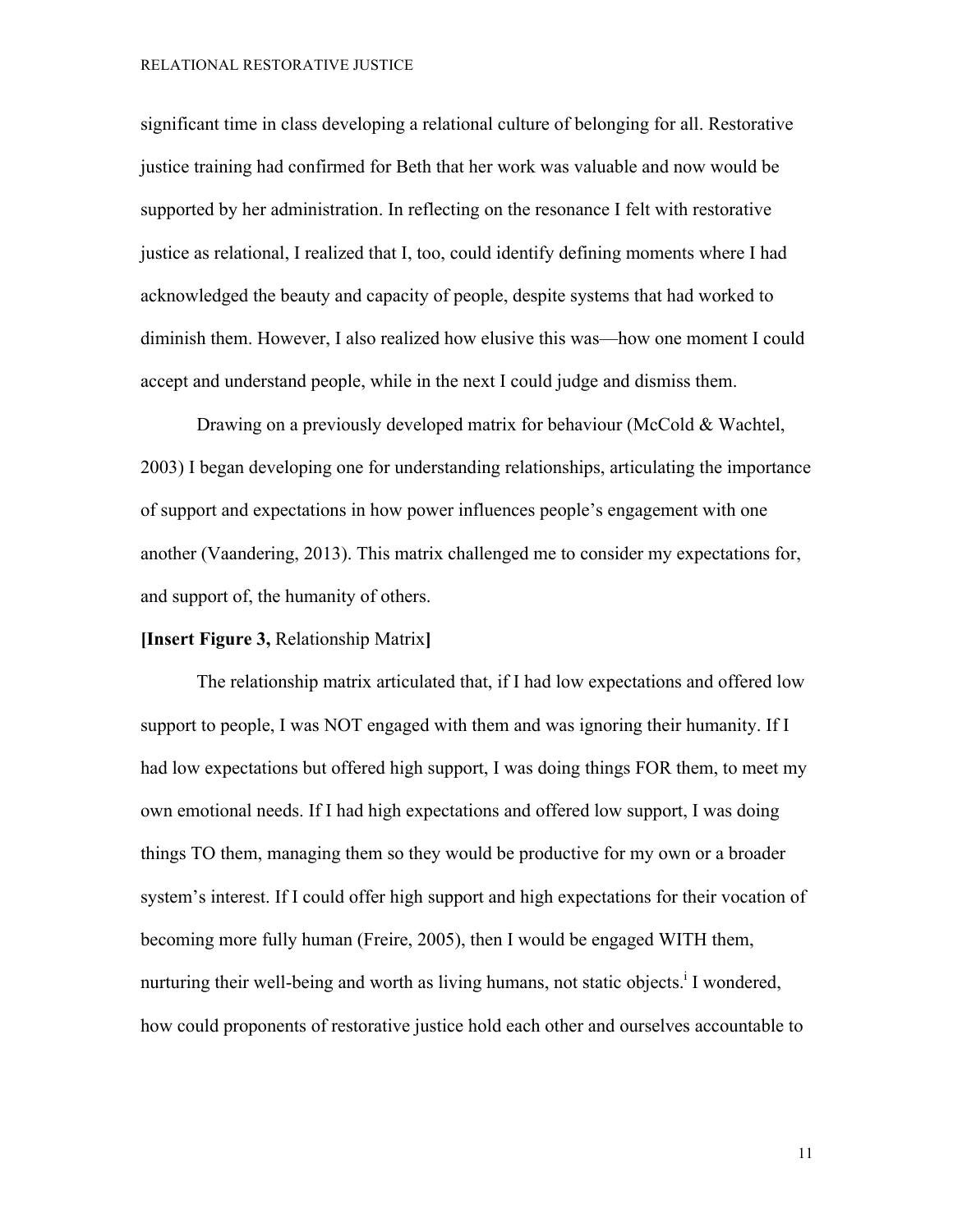a transformative, relational vision of being in the world, when our paradigms kept shifting in the face of dominant systems of thought?

I developed three questions to point me toward this core concept of human beings as worthy and relational: "Am I honouring? Am I measuring? What message am I sending?" (Vaandering, 2011). To honour people meant to accept and relate to them, unconditionally, as worthy. In contrast, to measure and judge them in light of my own values would make their worth conditional. I came to understand that, regardless of good intent, my unconditional love and acceptance of people would only be authentically grounded if, in my interaction with them, they felt honoured and not measured. These questions illuminated the foundation of the relationship triangle representing the application of restorative justice theory to schools (Figure 1; Morrison, 2007, p. 158). As a reflective tool for examining various restorative justice practices, the questions shed light on how it could be that some youth participants expressed appreciation for restorative problem-solving circle processes, while others spoke of feeling manipulated by the adults present, and admitted saying what they thought was expected rather than what they really wanted or felt (Daly, 2002; McCluskey, 2013). The questions helped to indicate when restorative justice practices might be manipulated by people and institutional structures that remained (consciously or unconsciously) committed to social control (Daly, 2002; McCluskey et al., 2008; Moore, 2004; Sullivan & Tifft, 2005).

The three relational questions pointed to what I believed would be necessary for professional development. In my professional and scholarly work, I gravitated towards the few restorative justice professional development resources that emphasized core values (Pranis, 2007; Reistenberg, 2011a). These mirror other school climate initiatives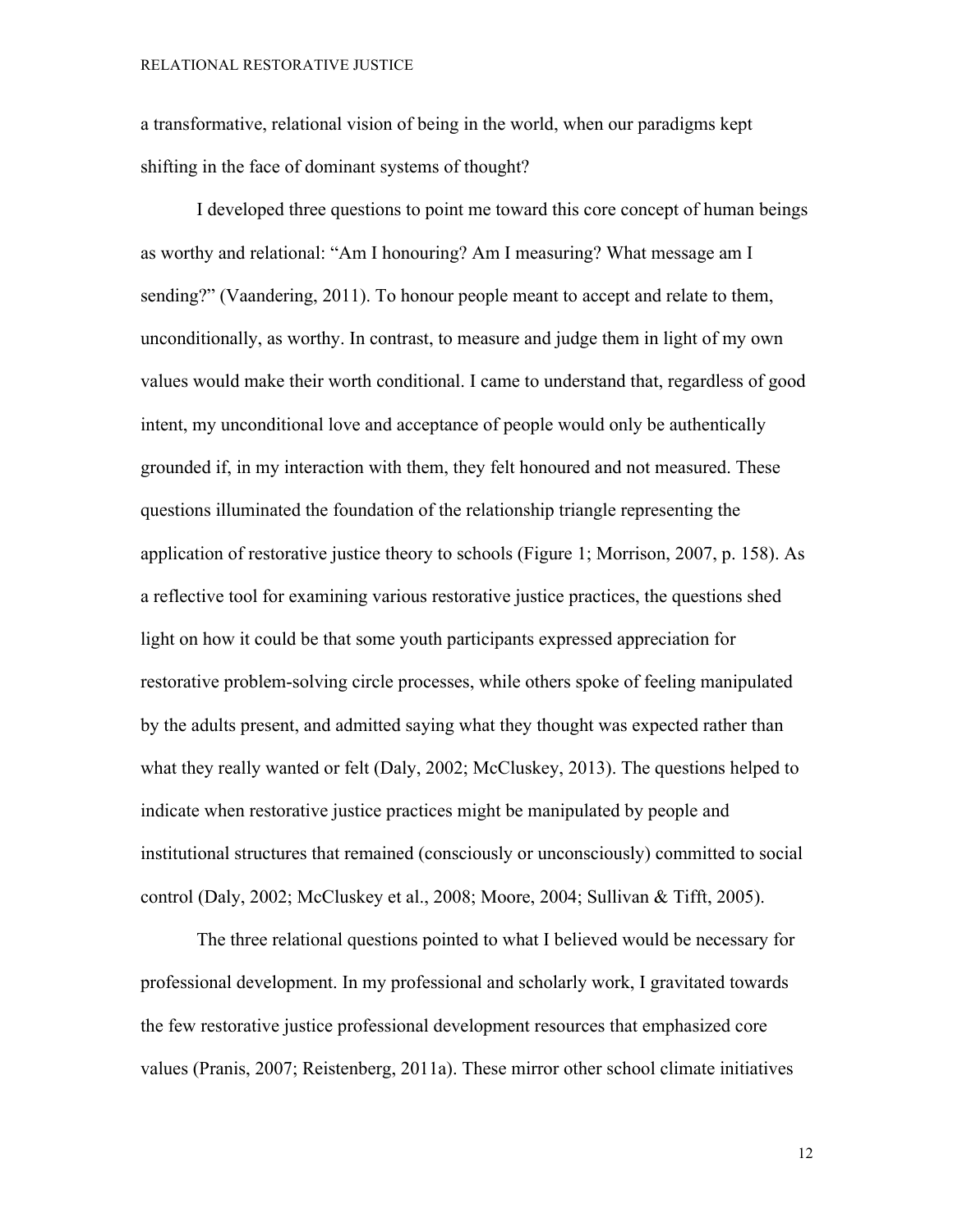that emphasize relational leadership (Hargreaves  $\&$  Fullan, 2012) and ecologies of learning (Mitchell & Sackney, 2009).

If, as I surmised, educators' views of humanity were essential to sustaining transformation, then relational restorative justice professional development would need to be designed such that participants would be challenged explicitly to reflect on their core values and the messages being sent by their own and the school system's practices in terms of what it is to be human. In mainstream schools, educators have often been reduced to technicians rather than autonomous professionals (Giroux, 1988): many things that impact how they engage with their students are considered to be beyond their purview. Thus sometimes educators become resistant to policies imposed by governing authorities, or even to professional development. Would it be possible for participants in this initiative to learn that all people are worthy and relational, despite living in systems that saw people only as deficient individuals, independently responsible for their own success or survival?

# PROJECT PORTRAIT: RELATIONAL RESTORATIVE JUSTICE-BASED PROFESSIONAL DEVELOPMENT

Changing paradigms impact all aspects of life. Thus, everything about the professional development project needed to repeatedly point to the worth of all people and their interconnectedness with each other and their environments. I hoped that several participants eventually would form a core group of educators who were committed to restorative justice as a way of being and doing education in their classrooms, schools, and perhaps in the province as a whole. It was a daunting vision and task. In-kind and grant support allowed me to purchase materials, to bring in two educators with extensive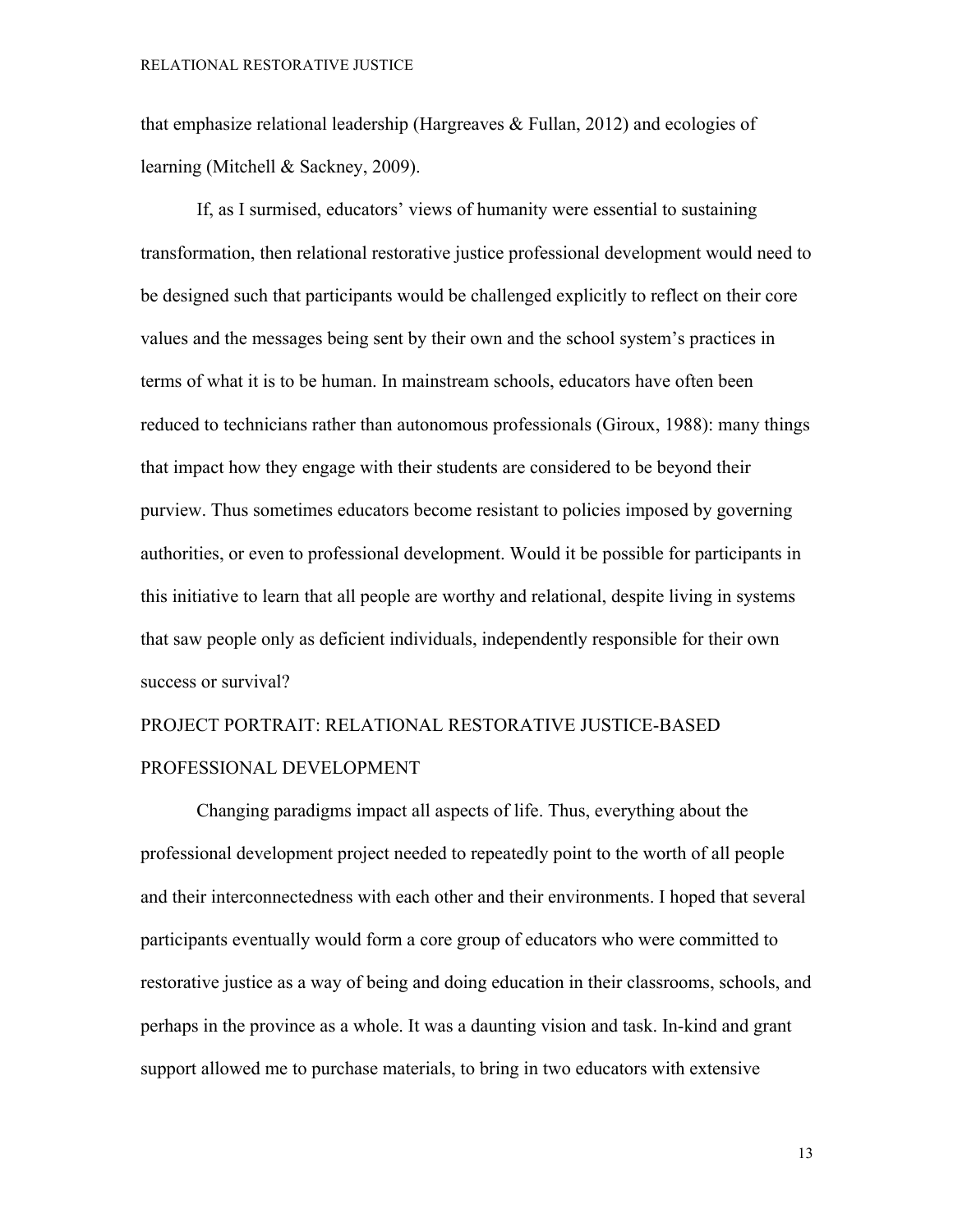restorative justice experience (from out of province) as participants, and to invite fourteen Newfoundland and Labrador educators to participate in the two week intensive professional development, plus one week of support and mentoring during the following year.

The following overview of the project describes key aspects of participants, place and program, to illustrate how this professional development initiative embodied a comprehensive relational understanding of restorative justice. Inserted throughout are participant voices, excerpted from focus group interviews conducted six months after the event. All names are pseudonyms, used with permission.<sup>ii</sup>

Restorative justice intentionally leaves issues in the hands of those most directly involved in conflict, so that solutions emerge from and serve the communities themselves (Christie, 1977, 2013). Thus this professional development project explicitly placed the opportunity for change in the hands of educators, rather than policy makers or department consultants. In May 2012 I issued an invitation to all educators in NL's public schools and various independent educational institutions, in particular to those most closely connected to youth—classroom and itinerant teachers, guidance counsellors, administrators, student assistants. To allow for on-going, immediate support and mentoring for each participant, during and beyond the two-week institute, I invited a pair of educators from each location: this mirrored the significance of supporters in restorative justice conferences.

Interested individuals submitted resumes and statements of interest. Each team also submitted a rationale as to why they felt their school context was suitable for the possibilities that would emerge, and a letter of support from their administrator. I had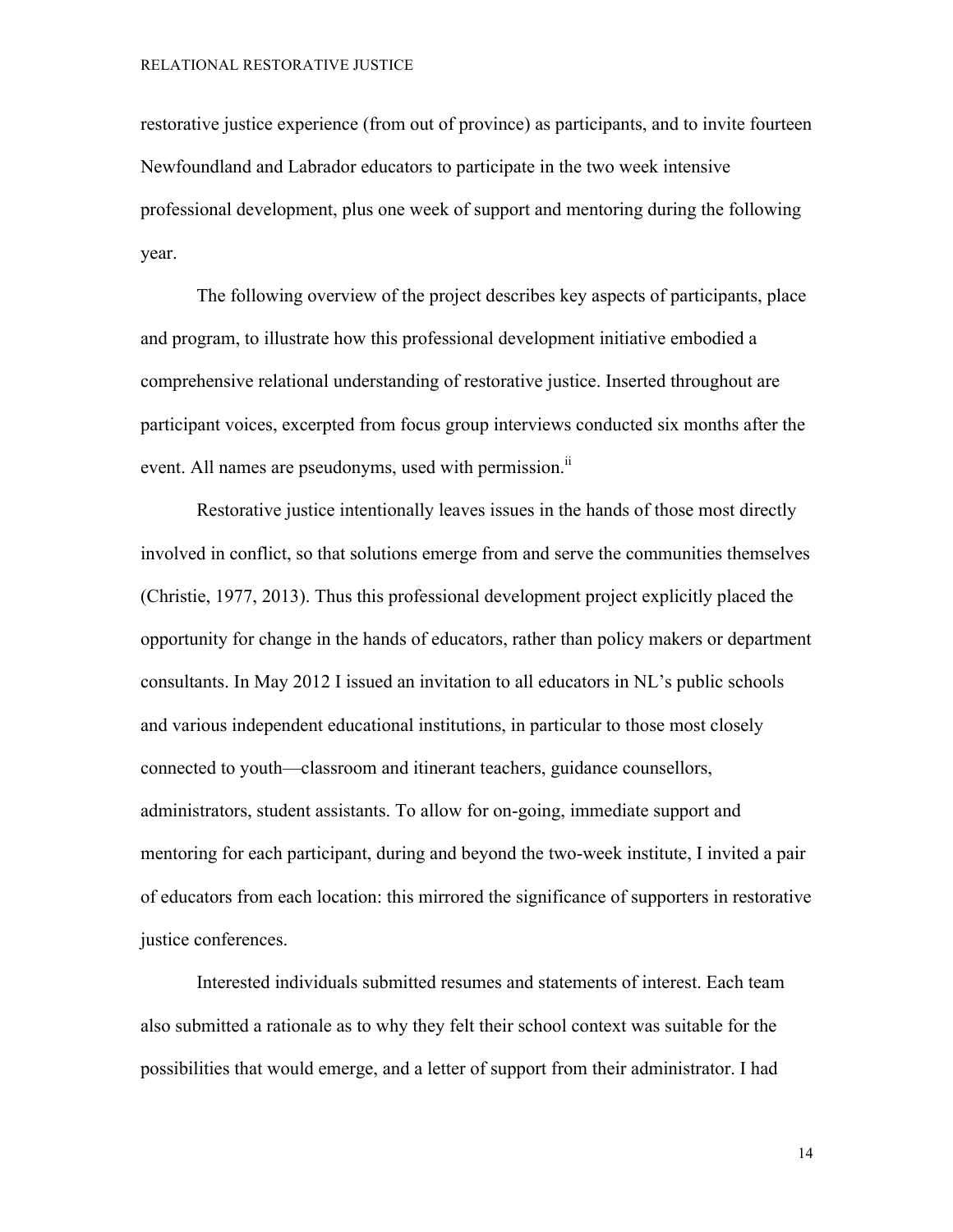anticipated that it would be difficult to convince educators to give up two weeks of summer vacation. However, over 30 people representing fourteen different institutions applied, and many more inquired: an appetite for such an approach was evident. All submitted convincing rationales for why they should participate. In the end, I selected a cross-section of people from seven institutions, with representation from K-12 grade levels, in the form of vice principals, guidance counsellors, classroom teachers, and an itinerant music teacher. To nurture alternate perspectives and relationships among various types of institutions, I selected a team from an independent faith-based school and one from a social service agency serving youth (aged 12-17) who had dropped out of school. Two of the institutions asked to send (and fund) extra participants, so that a more comprehensive contingent from the school would be prepared. In total, 17 educators attended—balanced in terms of gender (11 female, 8 male), grade level (6 primaryelementary; 6 junior high; 5 high school), and years of experience (5 with 5 to 10 years; 6 with 10 to 15 years; 7 over 15 years).

I'm a 200 lb alpha male … Aggression is part of my personality … I have never spent two weeks getting to know people from different backgrounds, beliefs, mannerisms, etc. It helped break down those judgmental barriers… it helped me in dealing with people who I don't normally associate with. (Ian, vice principal)

So that participants could imagine restorative justice in a school context, the professional development experience was held in a school, rather than a university or community space. Since school architecture often embodies hierarchical hegemonic ideals (Foucault, 1980), the professional development needed to modify the environment so that everyone was welcomed, could see each other clearly, and would be encouraged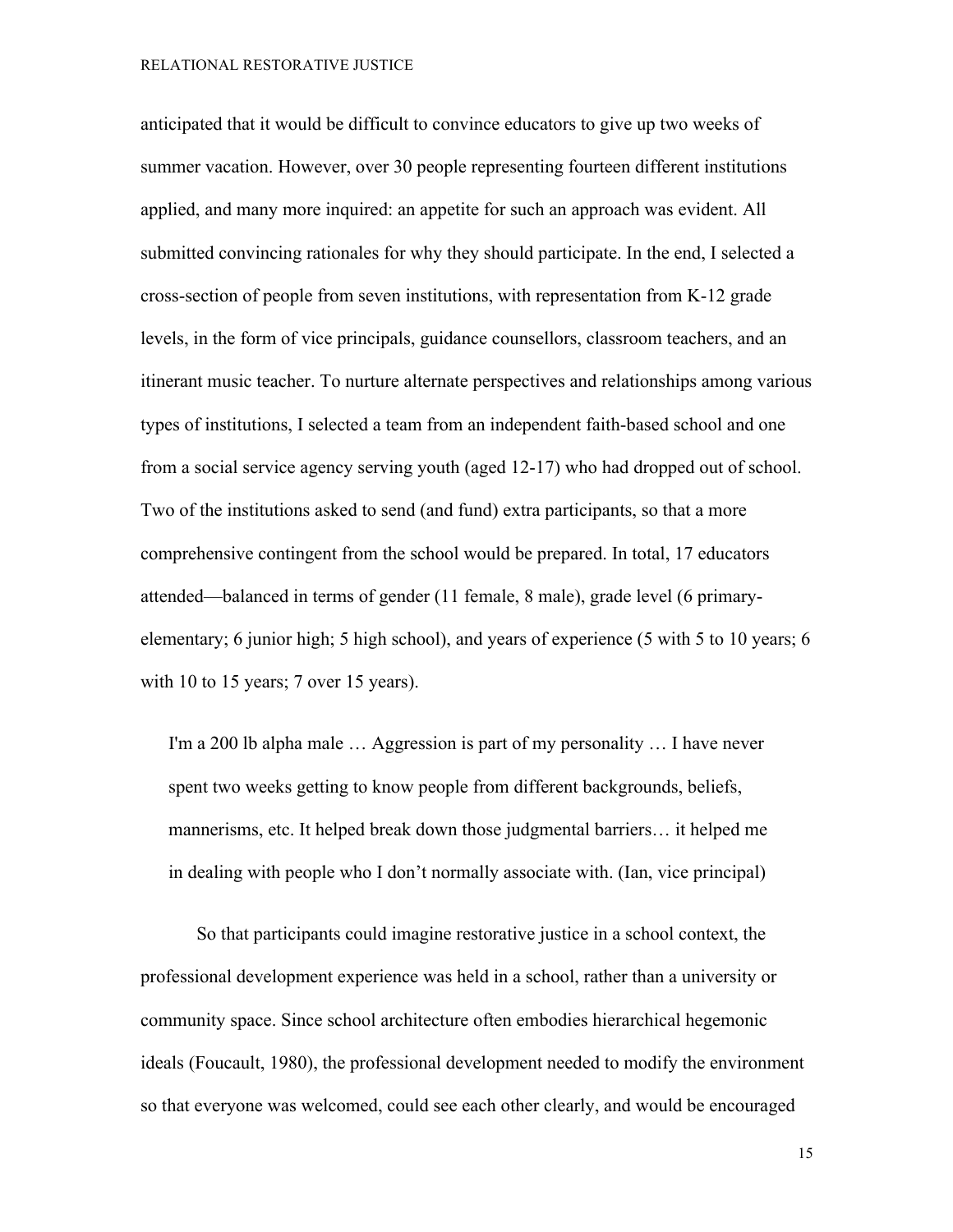to engage in dialogue. One of the participating schools offered space that supported relational goals—a large library with round tables in one section, an open section that allowed for an arranged circle of twenty chairs, and doors leading to an outdoor courtyard with benches and picnic tables (Sullivan and Tifft, 2005). Other doors led to a gathering space with kitchen facilities for lunch.

A simple circle without tables honoured participants worth and interconnectedness as human beings and challenged them to take responsibility for their decision to participate. When they arrived Monday morning at 8:30, most were strangers to each other, some were acquaintances. Tentative smiles and greetings over refreshments were polite. When invited to select a chair in the circle, they all came, sat next to the colleague from their institution, and put their belongings behind them. A pot of soil, bowl of seeds, and a talking stick sat poised in the midst of the circle on a woven Mi'Kmaq cloth, all symbols of the history and interconnectedness of restorative justice.

I went in and saw the circle, and I looked at my buddy, and I was like [laughing], "Jeez, A circle!" I had brought my iPad. I had some banking to do. "How are we going to get through ten days of sitting in a circle?" … We all went in with our preconceived notions of what it was going to be … (Faye, guidance counselor)

Most later revealed that they had had significant reservations about being present, even though they knew they had accepted the invitation to come. All participants later related how the circles had made them feel vulnerable initially but also immediately cut through their assumptions of what they would experience.

As facilitator, this location and structure reminded me that I was *with* participants throughout all they were experiencing. As much as they had a responsibility to be present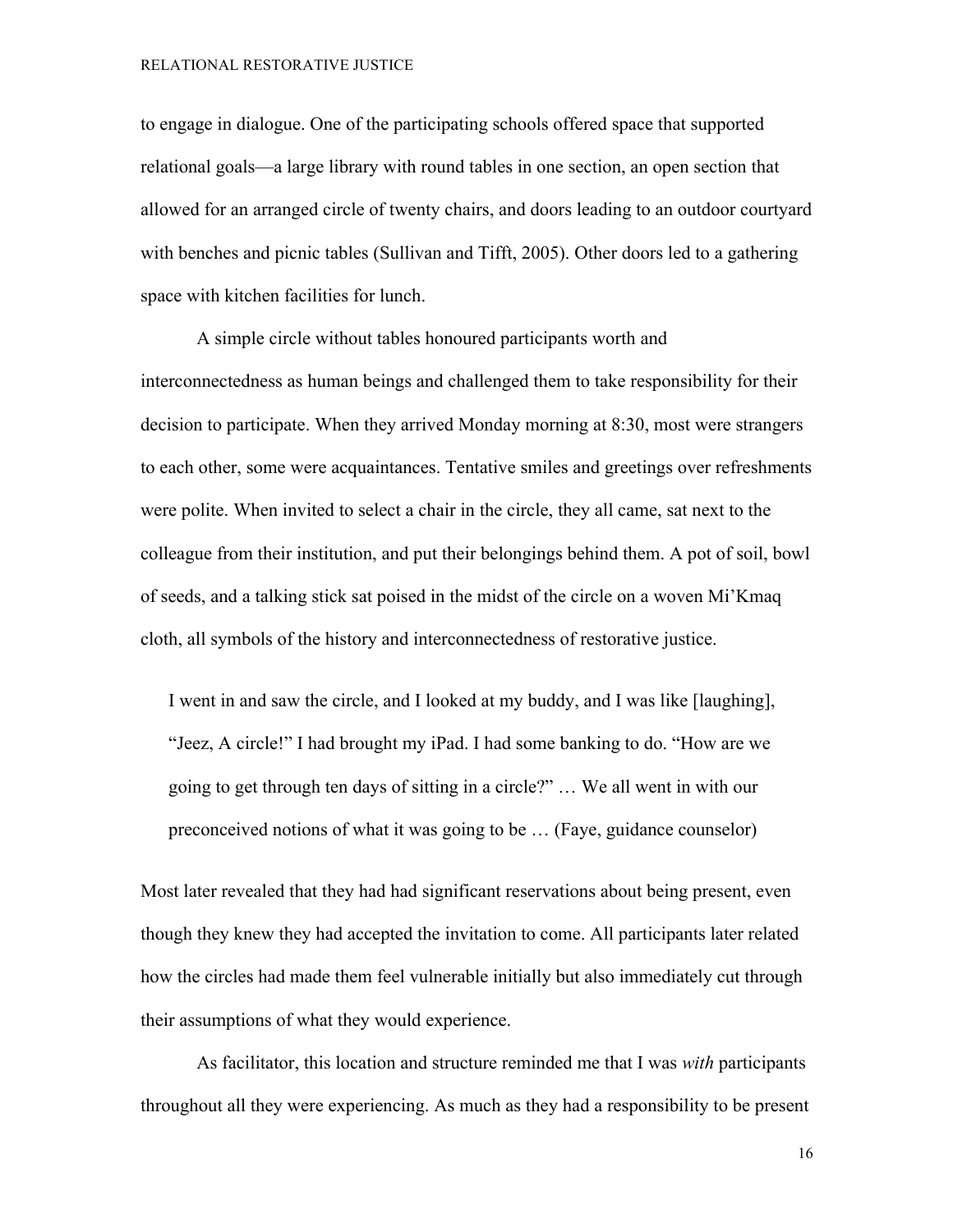with each other, I had the same responsibility. I can still feel the struggle within me, to keep my mouth closed and ears open to really listen to what was being said during discussions. I can also still feel my eyes flitting back and forth between people and place, watching as the openness wove its way around and through us, joining us together as a group.

The [professional development] did reflect the principles of restorative justice … We got to live it and we got to experience it because we built those relationships with each other. The actual practice supported the theory of restorative justice. (Lori, itinerant music teacher)

Three aspects of professional development that embody the essence of restorative justice were central throughout: (1) participants engaging in a circle process (Pranis, 2007); (2) themes of relationships rippling out from the view of human beings as worthy and relational; and (3) a small card with relational reflection questions. These were combined with time for reflection, role play, dialogue, and inquiry, to knit participants into a group that offered one another respect, concern, and dignity (see Appendix 1 for program overview).

## **The circle process**

Dialogue circles created opportunity to "do" restorative justice collectively—that is, to grow in our ability to honour one another and contribute to the development of an interconnected relational culture amongst this group. I introduced the circle process immediately after everyone selected a place in the first circle. I explained that though we would be engaged in a variety of activities, the circle would be our primary format for discussion. If all could agree to three guidelines, I would do my best to facilitate dialogue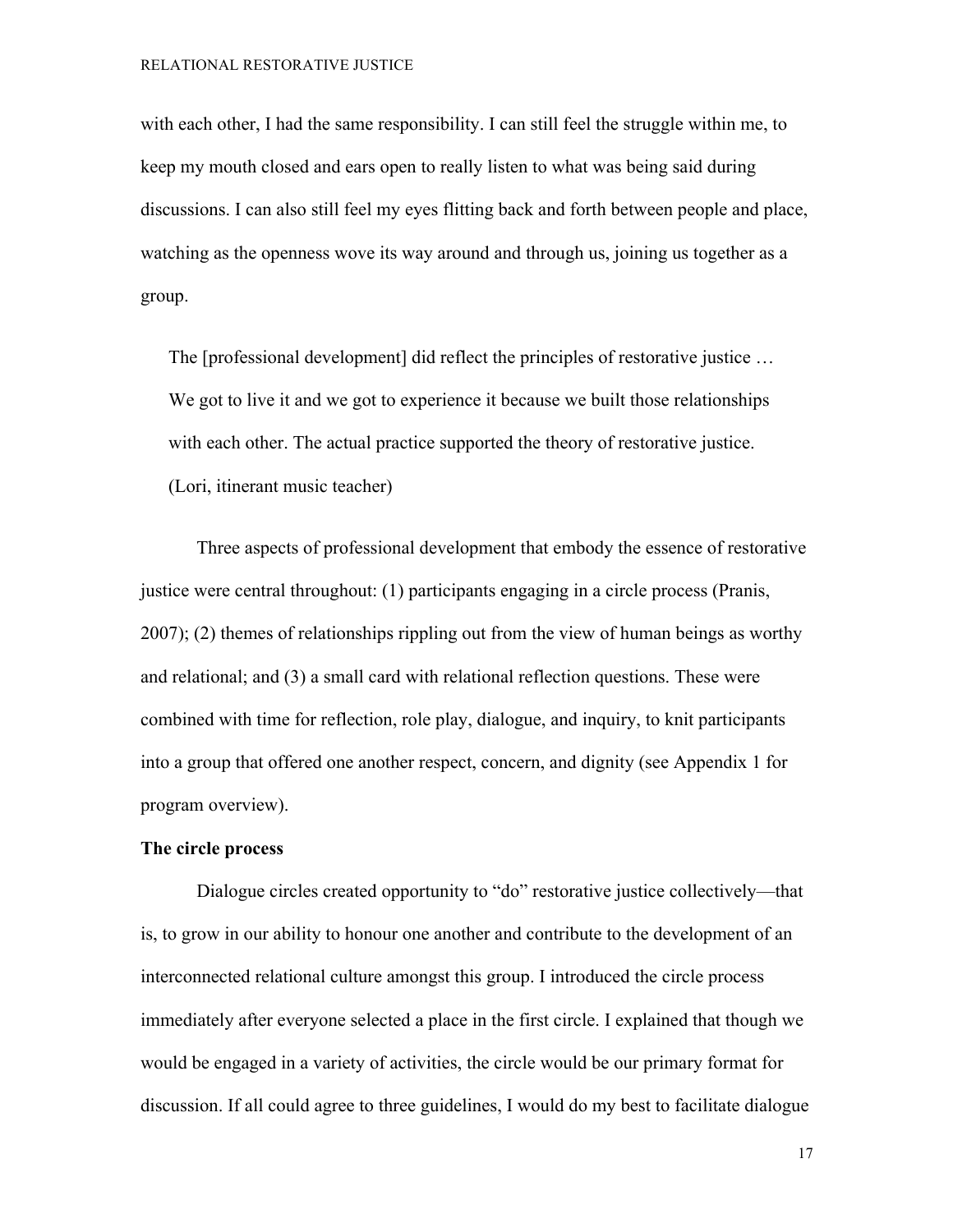so that they would experience safety while learning. These included: (1) If you hold the talking piece you can speak, the rest will listen attentively; (2) You can pass if you want; and (3) Soft eyes turned to wonder (Palmer, 1997). After participants offered suggestions for what 'soft eyes turned to wonder" might mean, I summarized that anything spoken in the circle would be accepted with soft (not critical or hard) eye expressions, reflecting a commitment to wondering what had happened to make a person say something rather than judging. I demonstrated how the talking piece would pass around the circle from person to person consecutively, and how everyone could hold the piece as they spoke or kept a time of silence.

After the group agreed to the guidelines, we began with our first check-in—"What colour are you today?" At this question, several participants laughed with surprise. I smiled, provided fifteen seconds of silent think time for them to consider their response, and then we began. As facilitator of the dialogue, I was also a participant who had the added responsibility for gently reminding anyone (who interrupted or laughed at what was said) of the guidelines to which they had agreed. Everyone shared.<sup>iii</sup>

As mentioned above, the circle process—including passing a talking piece—has its roots in indigenous cultures (Pranis, Stuart, & Wedge, 2003). Like seeing the outer shell of a seed, it seems simple yet is nuanced and complex. It embodies the essence of restorative justice principles: it gives every member equal place and time for participation and allows for silence, acceptance of whatever is said as valuable, and opportunities for the introverted to contribute and the extroverted to listen. The open space within the circle holds the words and ideas brought forward. Out of these elements, a collective wisdom can emerge. The discussions can be light or complex and troubling. Facilitating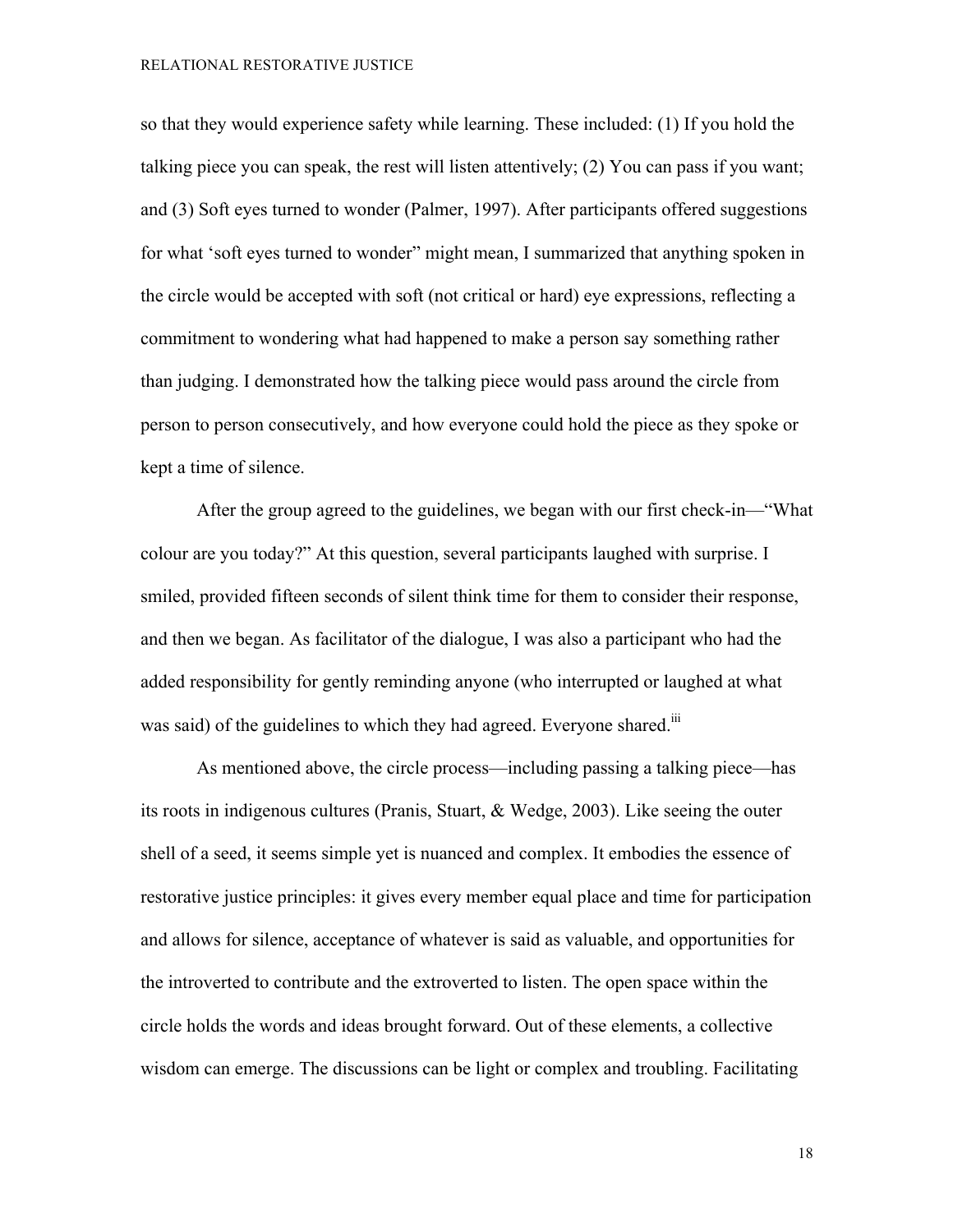the circle dialogue requires an understanding that every aspect of the process can contribute to the development of respect, concern, and dignity for all (Hopkins, 2011; Reistenberg, 2011a).

It gave me the ability to be silent with [my students] … sometimes we just need them to figure out what they need to say themselves … it really made me a listener. (Betty, special educator)

It's very easy to forget about, or not be aware of, that power imbalance that exists between an adult and a child, and how you may deal with a particular circumstance, should it arise. … I don't perceive myself to hold that kind of authority but in actual fact, to a lot of these kids, of course I do. (Greg, guidance counsellor)

These characteristics of relational equality are often elusive in a world that emphasizes individuality. While individual equality can be implemented through measurable distribution and retribution involving material goods and outcomes, relational equality is more complex, and can be experienced only in how people engage with each other. Thus, the professional development experience focused intently on values and processes, not on a set of pre-specified behavioural outcomes.

As I experienced the institute, participants' eyes were bright, their voices excited, and their attention focussed as they shared and responded to each other's stories. They reflected critically on the impact of their own words and deeds, rather than on those of students and colleagues. They saw their own disconnected lives.

## **Discerning and practicing relational core values**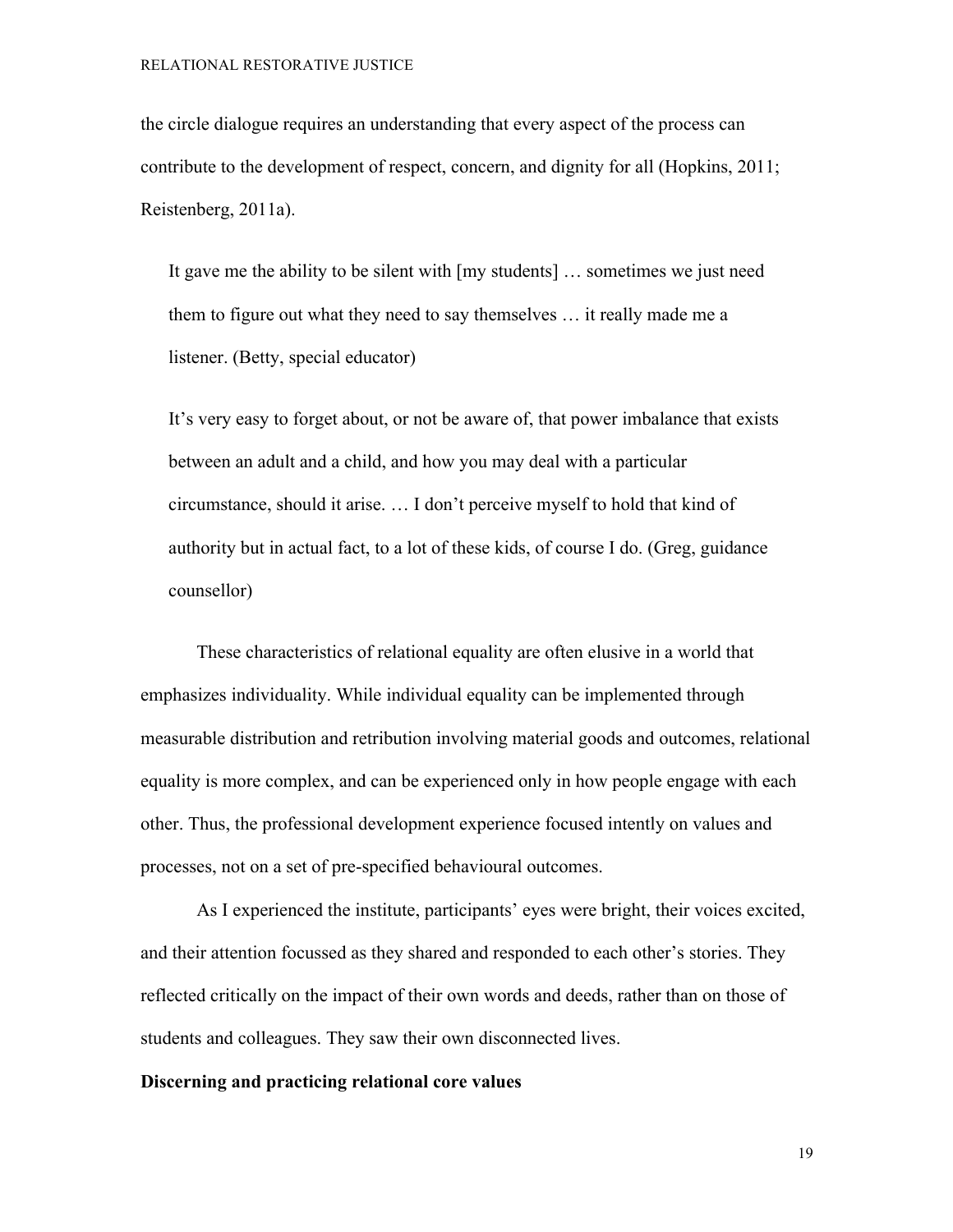The project began with, and often revisited, an examination of core values integral to people's well-being. These were then infused in thematic activities where participants individually and collectively explored relationships with self, with other adults, with students, amongst students, with pedagogy and curriculum, and finally with institutional structures. I graphically represented this core idea, of beginning with self and then moving outward, with a series of concentric circles (Figure 4). If the participants could nurture healthy relationships with self and other adults, I expected that they could apply these same attitudes holistically to their relationships with youth and with their environments.

**[insert Figure 4**, Themes of relationship rippling out from core values**]**

Given the centrality of enacting core values, in the first two days, I created activities where participants would engage directly with personal values: holding and planting seeds; discussing and displaying eyeglasses created out of cardstock with aspects of their lives that influenced how they saw the world written on the frames; identifying what they each needed from one another to be at their best when together, and creating group guidelines to meet these needs; describing the impact of experiences when they felt they belonged or were alienated; and identifying what they needed from others at times when they had caused or experienced harm. Participants contributed to each activity by writing key ideas on strips of paper and laying them out on the floor in the middle of the circle. This visual, kinaesthetic, and auditory experience encouraged them to examine and organize the ideas collectively rather than merely as individual learners.

Out of these activities, participants explicitly articulated their own core values something they were often expected to know coming into professional development but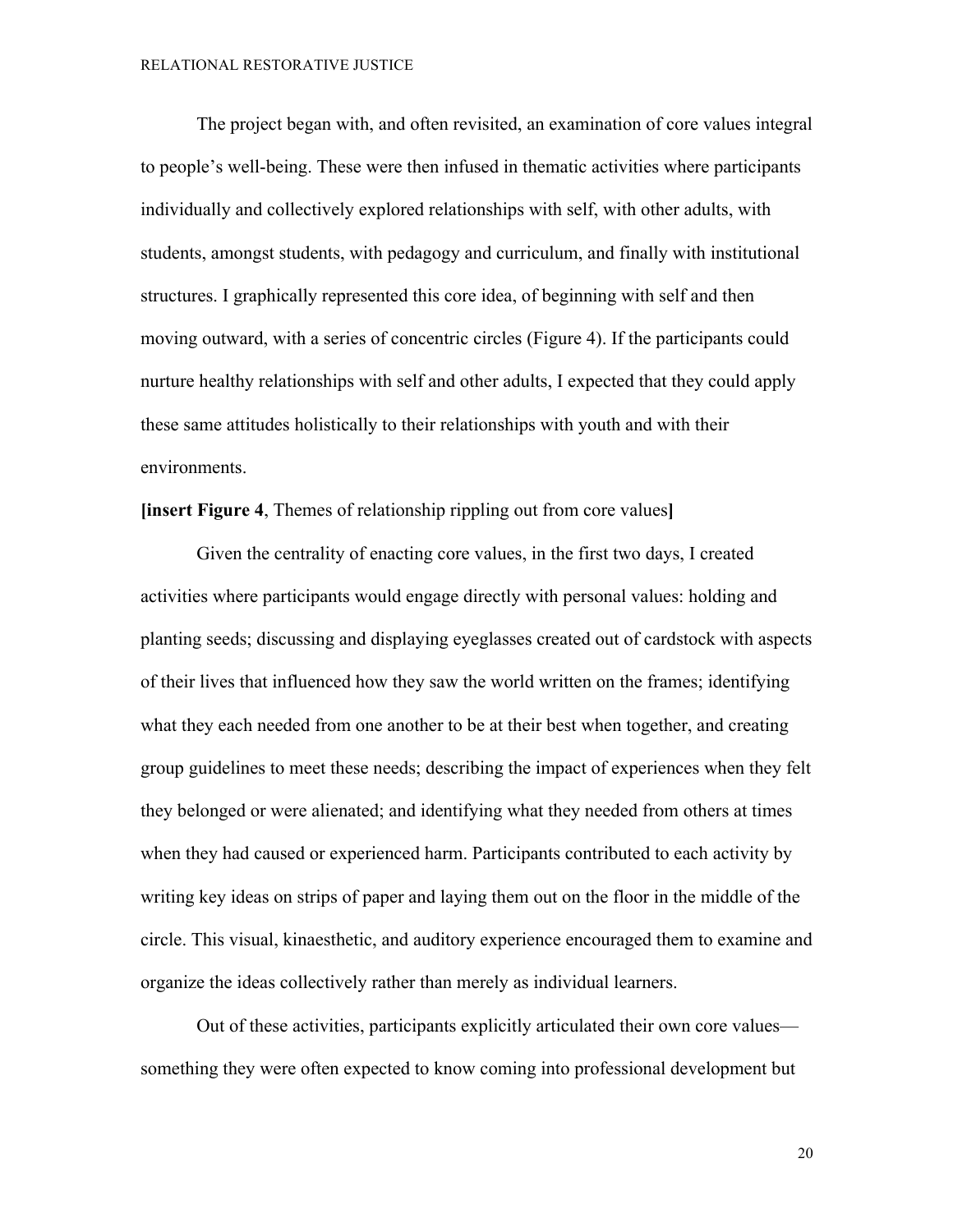which they had rarely been guided in identifying. As these took shape in the first few days, participants applied their values to various themes of relationship.

We, as individuals, must somehow negotiate/ dialogue with one another to create community. … I have been used to operating on my own, being responsible to me… [Now] I'm always thinking of my responsibilities to the community…I need to be a part of a community founded on respect, love and understanding. I need to be able to dialogue, to speak my truth and be willing to accord the same to others… It's what we all need as human beings. (Owen, junior high teacher)

My original plan had included, beginning on day three, at least an hour per day when teams from each school would meet to begin planning ways of bringing restorative justice into their particular contexts. In reality, this occurred only on days eight through ten, alongside whole group discussions about how group members could continue to support one another through sharing ideas and developing a website and print resources. The professional development experience that evolved is best described by complexity theory (Davis & Sumara, 2008): interactions of ideas could lead to yet-unimagined spaces of possibility. I gathered people, provided initial ideas, and allowed time for participants to engage with these individually and collectively. The entire process was not controlled but nurtured, so that the learning was organic rather than mechanical.

[Dorothy, the facilitator] never led in the traditional sense of "I'm the person in charge here." She let it evolve and as it progressed it was interesting to see how the things she said and did, embodied everything she was doing. (Faye, guidance counsellor)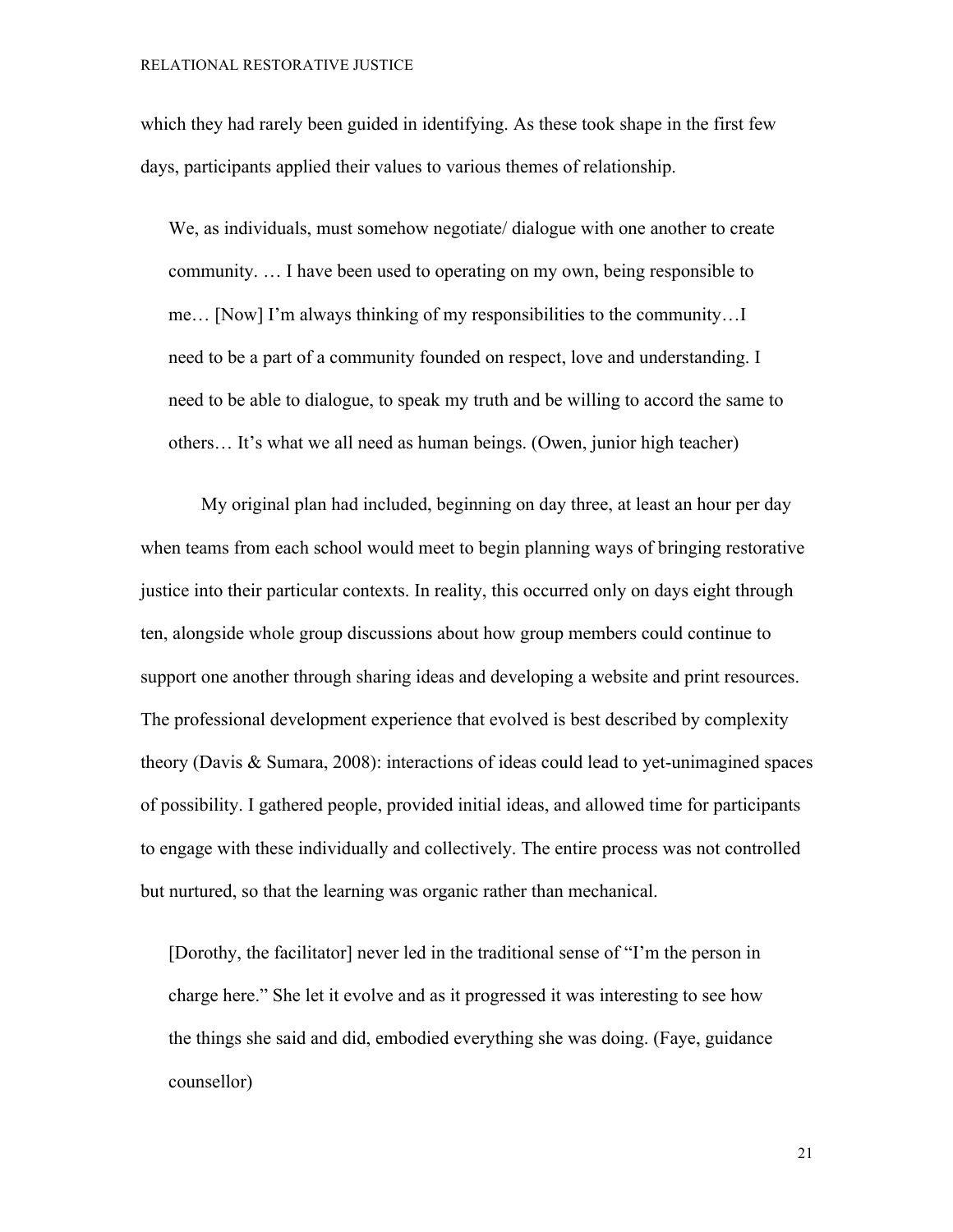I adopted the role of a facilitator who disturbs assumptions and *status quo* to encourage growth (Mitchell & Sackney, 2009). The main objective of institute activities was that participants experience worth and interconnectedness, in order to create spaces of possibility where relational equality could be realized uniquely in each of the participants' educational contexts.

## **Relational reflection question card**

I distributed a business-sized card with questions, as a reference point for all participants. There was always a pile available in the middle of the circle, for those who wanted more than one. One side held the broad, philosophy-driven questions discussed above, challenging us to reflect critically on the impact of our interactions with others: "Am I honouring? Am I measuring? What message am I sending?" The other side contained six key restorative practice questions, designed to elicit elements of a story past, present, and future (Hopkins, 2011): "What happened? What are/were you thinking? What were/are you feeling? What impact has this had on you? What's been the hardest thing for you? What do you need [to do] to move forward?" These were adapted from a set developed for post-incident restorative conflict resolution within a judicial context (O'Connell, Wachtel, & Wachtel, 1998; RCMP, 1998), to encourage dialogue among those directly and indirectly involved in incidents of harm. When each question is posed by a facilitator, each person is given the opportunity to respond; then, with all perspectives in the open, participants collaborate to find solutions that promote repair and healing.

Personally, I had discovered the versatility of these restorative questions for shaping thinking and dialogue in challenging situations. I used them to guide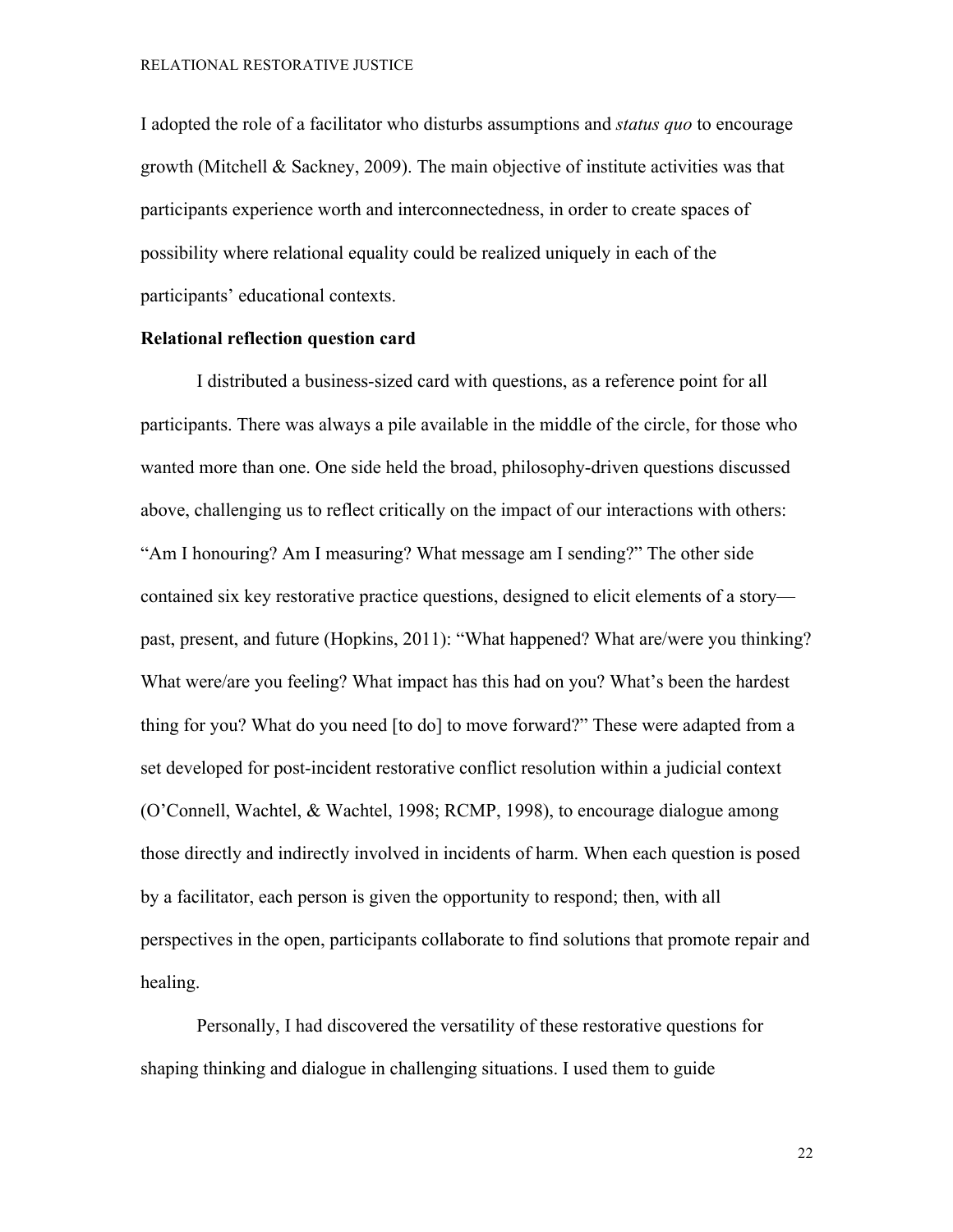conversations between individuals or groups of people in major or minor conflicts when they confided in me. I used them to shape what I wanted to say to people face-to-face when I was personally involved in conflicts with other adults or with my students as a group. When thinking through personal concerns or frustrations, I answered the questions aloud while I walked alone or wrote in my journal. They guided me as I developed insight into new curriculum content and allowed students to review and synthesize what was recently learned. When my students or I were frustrated, they helped to identify the root of the problem. In any of these situations, simply responding to each question deepened understanding and nurtured a sense of interconnectedness with the world.

I had distributed the cards the first day, after explaining the theory supporting restorative justice. We used them throughout the two weeks—in debriefing after activities; in scenarios where participants took on roles as students, teachers, or colleagues resolving conflicts; in planning for restorative justice implementation in participants' educational contexts. The questions helped show participants how to turn everyday challenges into nurturing experiences by seeing them through a relational lens.

It didn't happen at first. It was something I wanted to do, but I would revert back to my way of being in a fight with my wife or a disagreement with my sister or whatever. Periodically I would remember to bring those [questions] back. It always immediately changed the tenor of the disagreement. It changed how I was, it changed how they were, and it changed how we were as a result, which was good… There was a little bit more of a tenderness around dealing with people who were in my life. (Matt, independent high school teacher)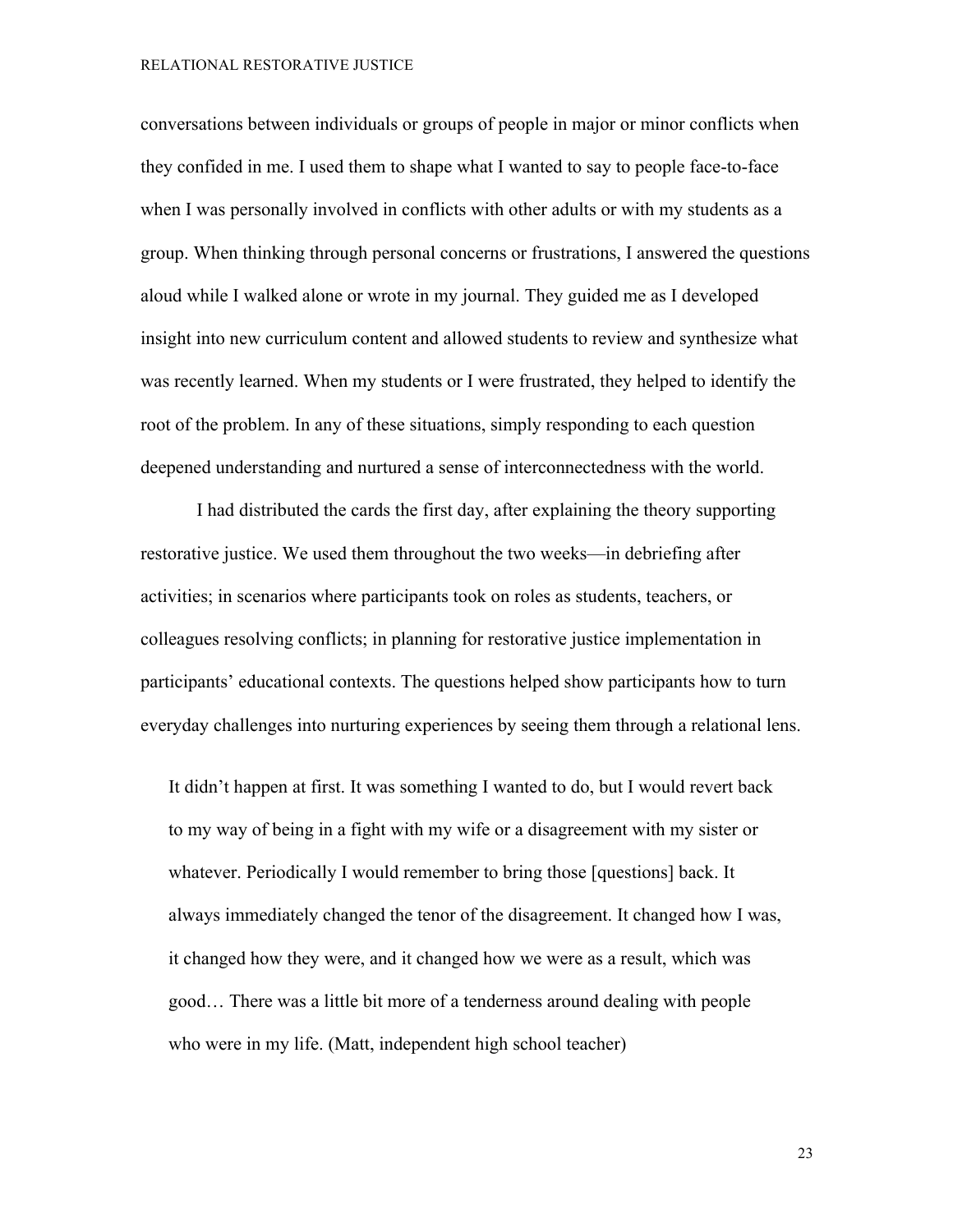I'm proud of my competitiveness. But now when I step back from it I go, "Yeah, but that's an individual thing. How is the community affected? How are the people in my everyday life affected by this?" … With students we say, "You got a 95, great job; you got a 70, work harder," without looking at the idea of how a class succeeds. I was so comfortable being a person that was comfortable with competition, and now I'm not at all. (Nathan, independent school chaplain)

This question card, like the circle process, might seem deceptively simple. Yet the questions, ordered and combined on one card, were a means of connecting theory with practice. Theory without practice lacks validity, and practice without theory can be dangerous (Morrison, 2013).

# RELATIONAL RESTORATIVE JUSTICE: FROM FEAR TO PEACE

"Relationships first" became somewhat of a mantra for us as a group. It encapsulates the complexity of restorative justice in schools—tied to honouring people as worthy and relational, with youth and adults alike learning and living as a community. The project allowed us to experience this directly, and stood in contrast to the "threat system" (Franklin, 2006) in many schools, which manages people with fear and uncertainty.

In the *status quo* context of competitive individualism that serves dominant power structures, comprehensive relational restorative justice constitutes a kind of democratic peacebuilding education that challenges and aims to transform this competitive individualism*.* Here, dissonant voices were not squelched or avoided; rather, people were brought together to engage with one another's stories with respect, concern, and dignity (Banks, 2008; Horner, 2013; Pike, 2012). Restorative justice constitutes democratization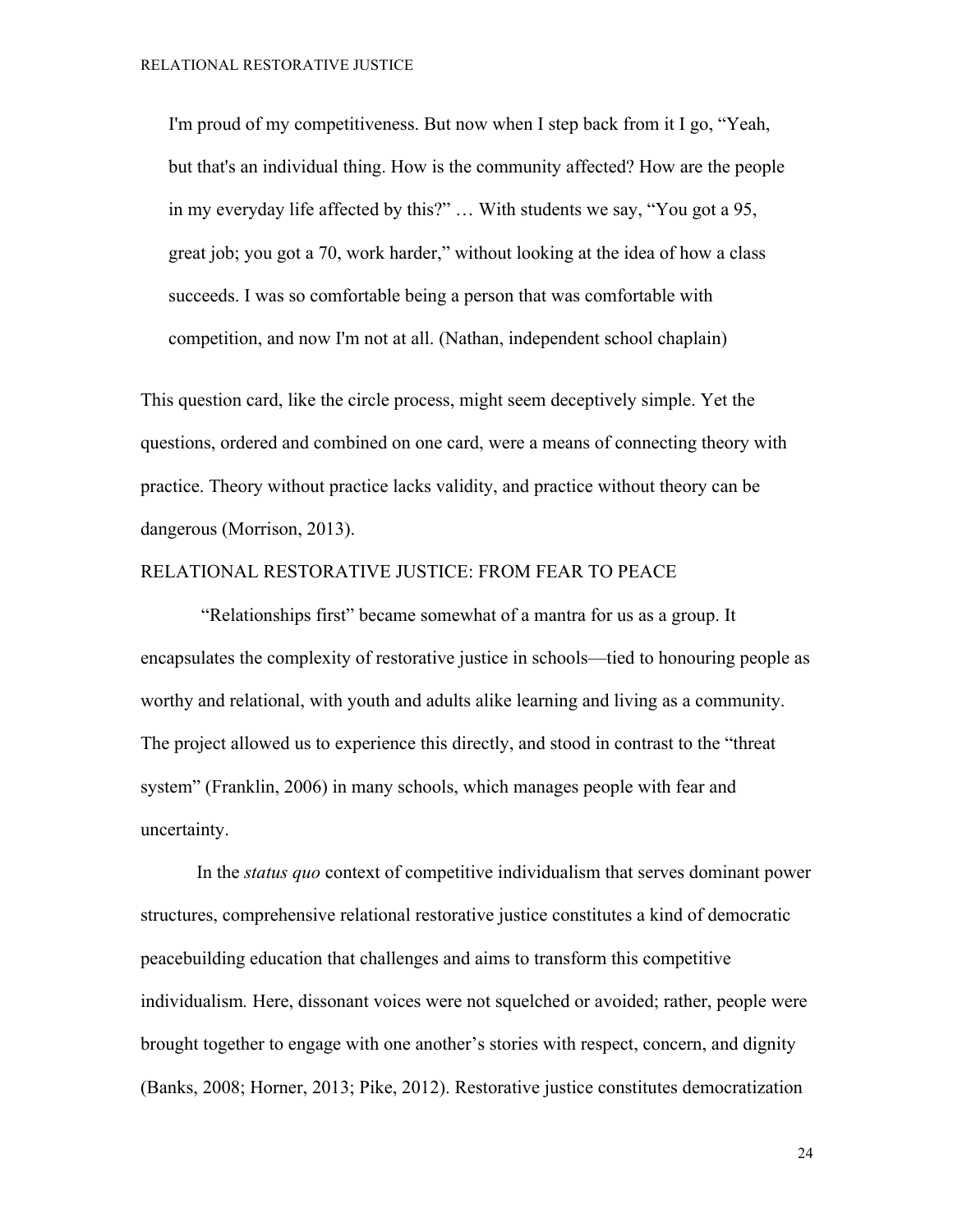when it does not promote compliance, but rather disruptive, continuous critique seeking to eliminate prejudice and oppressive power and to nurture empowerment for all (Bauman 2001 in McCluskey, 2013; Freire, 2005).

Restorative justice does not eliminate problems and conflict, but provides a framework for understanding and addressing challenges so that people, communities, and environments are not diminished. "Peace" is the absence of fear during such complex, potentially volatile interaction (Franklin, 2006). Relational restorative justice education recognizes peace and citizenship as processes creating tentative, open spaces pregnant with possibility. It is grounded less in rights and more in responsibility, horizontally holding one another accountable to a vision of well-being.

The key insight relational restorative justice offers to democratic peacebuilding education is the importance of educators developing stances rooted in values of respect, concern, and dignity so that they can encourage students to question the relationships in which they find themselves. Such pedagogy exemplifies democratic peacebuilding because it engages diverse people in speaking for themselves, listening, and making collective decisions for the common good, confronts inequality and prejudice, accepts complexity of identity, and challenges violence. Ultimately it reveals hegemony and stimulates heart. Choice, freedom, support, participation, flexible groupings and space, trust, connection to community, time for reflection, individualized mentoring, and opportunities for agency are key elements of transformative democratic peacebuilding education (Cremin, 2010, 2012). Participants experienced each of these elements throughout the project, while practicing relational equality.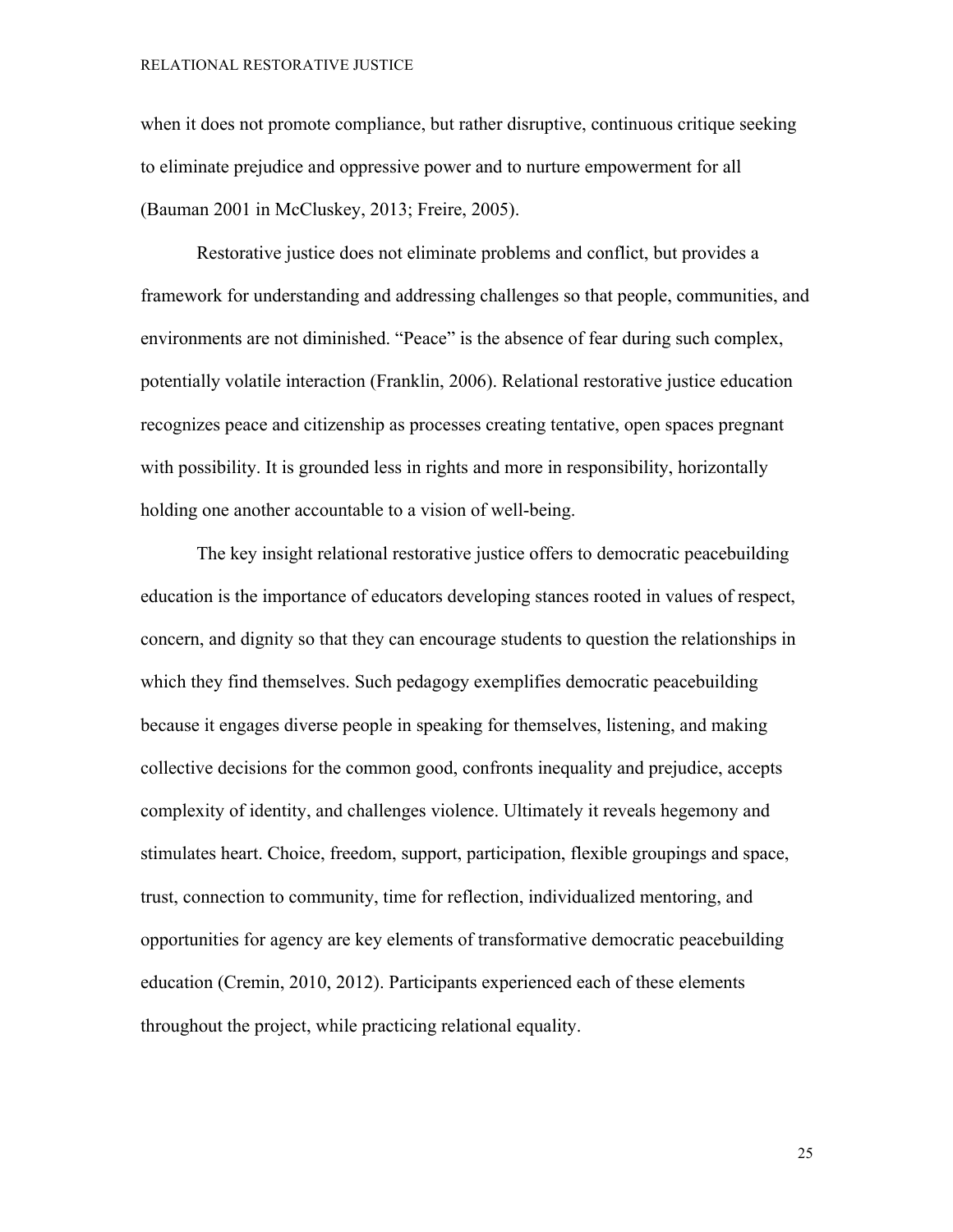As the professional development institute came to an end, participants expected me to leave them with steps for implementing restorative justice in their school contexts. However, guided by restorative justice principles and practices, I explained that only they knew their communities and themselves well enough to answer this challenge. If they chose to implement restorative justice in their schools, they would need to translate what they knew into the language of their contexts (Horner, 2013).

Six months after the summer institute, I asked each participant whether there had been something missing in the Relationships First professional development. Karin (primary vice principal) told me she had shared key ideas with her staff by modelling circles in their classes and included them in what she called Caring Harm Awareness Talks (CHATs) to resolve differences with and among students, colleagues, and parents. She wondered aloud how to move things forward more fully:

I didn't get that piece. Or, probably I did get that piece, but I'm afraid to go to that piece because there are fears. … I need feedback. I want my circle back now with all of them so I can express my emotions and do the project over again.

Thus, instead of elaborating on her fears, Karin identified what she needed to overcome those fears.

The Relationships First project endeavoured to embody fear driven out by love (1 John 4:18). Though we hardly used the words *fear* and *love* in our time together, midway through the two weeks, a participant shared the following:

To love someone is to show to them their beauty, their worth and their importance; it is to understand them, understand their cries and their